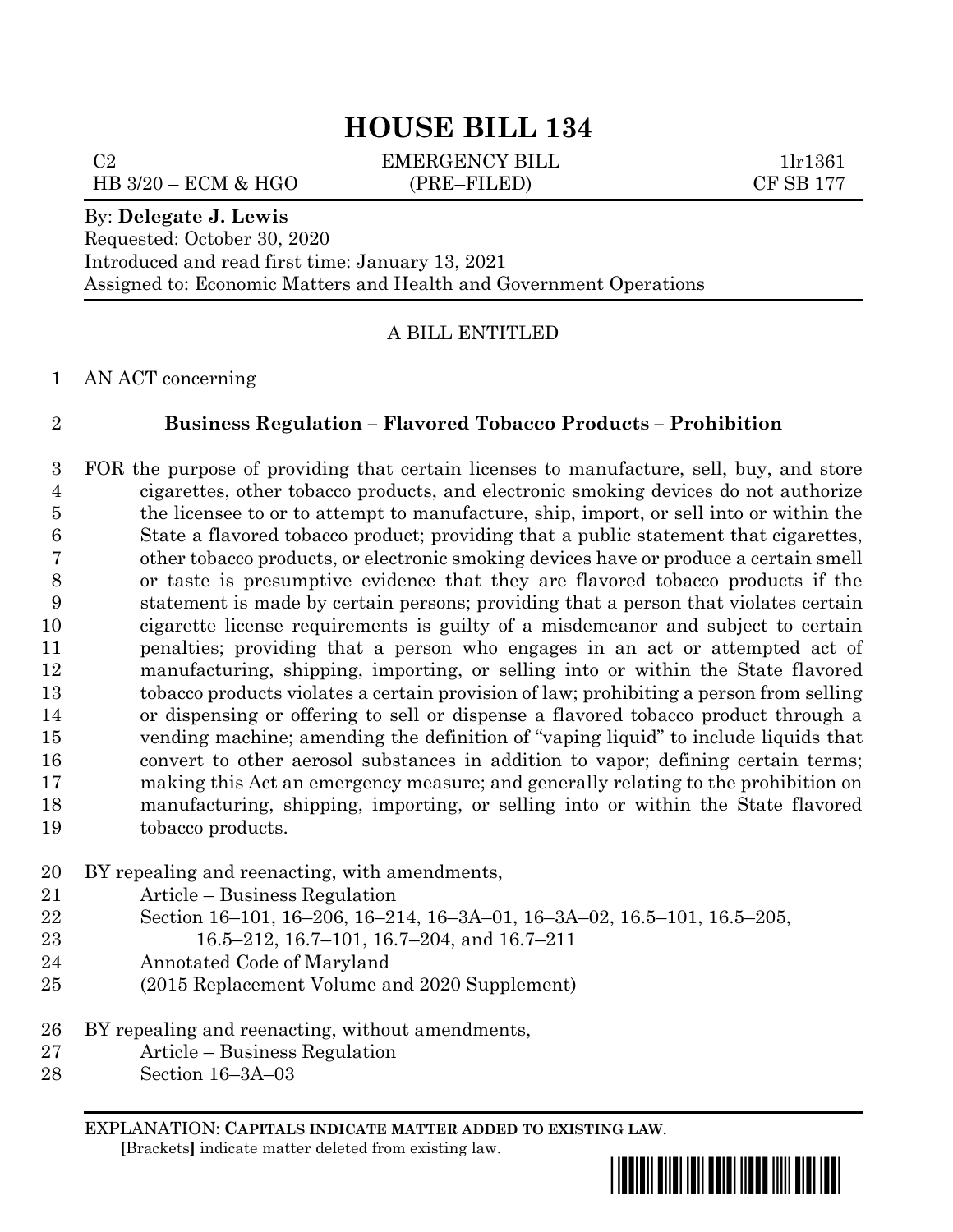|                                | $\sqrt{2}$<br><b>HOUSE BILL 134</b>                                                                                                                                                                                                                   |                                                                                                                                                                                                                                                                                     |  |
|--------------------------------|-------------------------------------------------------------------------------------------------------------------------------------------------------------------------------------------------------------------------------------------------------|-------------------------------------------------------------------------------------------------------------------------------------------------------------------------------------------------------------------------------------------------------------------------------------|--|
| $\mathbf{1}$<br>$\overline{2}$ | Annotated Code of Maryland<br>(2015 Replacement Volume and 2020 Supplement)                                                                                                                                                                           |                                                                                                                                                                                                                                                                                     |  |
| 3<br>4                         |                                                                                                                                                                                                                                                       | SECTION 1. BE IT ENACTED BY THE GENERAL ASSEMBLY OF MARYLAND,<br>That the Laws of Maryland read as follows:                                                                                                                                                                         |  |
| $\overline{5}$                 | <b>Article – Business Regulation</b>                                                                                                                                                                                                                  |                                                                                                                                                                                                                                                                                     |  |
| 6                              | $16 - 101.$                                                                                                                                                                                                                                           |                                                                                                                                                                                                                                                                                     |  |
| 7                              | (a)                                                                                                                                                                                                                                                   | In this title the following words have the meanings indicated.                                                                                                                                                                                                                      |  |
| $8\,$<br>9<br>10               | "Cigarette" means any size or shaped roll for smoking that is made of tobacco<br>(b)<br>or tobacco mixed with another ingredient and wrapped in paper or in any other material<br>except tobacco.                                                     |                                                                                                                                                                                                                                                                                     |  |
| 11<br>12                       | $\left( \text{c}\right)$<br>in a county.                                                                                                                                                                                                              | "County license" means a license issued by the clerk to sell cigarettes at retail                                                                                                                                                                                                   |  |
| 13<br>14<br>15<br>16           | "FLAVORED TOBACCO PRODUCT" MEANS A TOBACCO PRODUCT<br>(D)<br>(1)<br>THAT CONTAINS A TASTE OR SMELL, OTHER THAN THAT OF TOBACCO, THAT IS<br>DISTINGUISHABLE BY AN ORDINARY CONSUMER EITHER BEFORE OR DURING THE<br>CONSUMPTION OF THE TOBACCO PRODUCT. |                                                                                                                                                                                                                                                                                     |  |
| 17<br>18<br>19<br>20           |                                                                                                                                                                                                                                                       | "FLAVORED"<br><b>TOBACCO</b><br>PRODUCT"<br>(2)<br><b>INCLUDES</b><br><b>TOBACCO</b><br>$\mathbf{A}$<br>PRODUCT WITH A TASTE OR SMELL OF FRUIT, MENTHOL, MINT, WINTERGREEN,<br>CHOCOLATE, COCOA, VANILLA, HONEY, A CANDY, A DESSERT, AN ALCOHOLIC<br>BEVERAGE, AN HERB, OR A SPICE. |  |
| 21<br>22                       | $\lceil$ (d) $\rceil$ (E)                                                                                                                                                                                                                             | "Sell" means to exchange or transfer, or to agree to exchange or<br>transfer, title or possession of property, in any manner or by any means, for consideration.                                                                                                                    |  |
| 23                             | [(e)](F)                                                                                                                                                                                                                                              | "Sell cigarettes at retail" means to sell cigarettes to a consumer.<br>(1)                                                                                                                                                                                                          |  |
| 24<br>25                       | machine.                                                                                                                                                                                                                                              | "Sell cigarettes at retail" includes selling cigarettes through a vending<br>(2)                                                                                                                                                                                                    |  |
| 26<br>27<br>28<br>29           | (G)<br>INHALATION,                                                                                                                                                                                                                                    | "TOBACCO PRODUCT" MEANS A PRODUCT INTENDED<br>(1)<br><b>FOR</b><br><b>ABSORPTION,</b><br>INGESTION,<br>SMOKING,<br>HEATING,<br>CHEWING,<br>DISSOLVING, OR ANY OTHER MANNER OF CONSUMPTION BY A HUMAN BEING AND<br>THAT IS MADE OF, DERIVED FROM, OR CONTAINS:                       |  |
| 30                             |                                                                                                                                                                                                                                                       | (I)<br><b>TOBACCO; OR</b>                                                                                                                                                                                                                                                           |  |
| 31                             |                                                                                                                                                                                                                                                       | (II)<br>NICOTINE.                                                                                                                                                                                                                                                                   |  |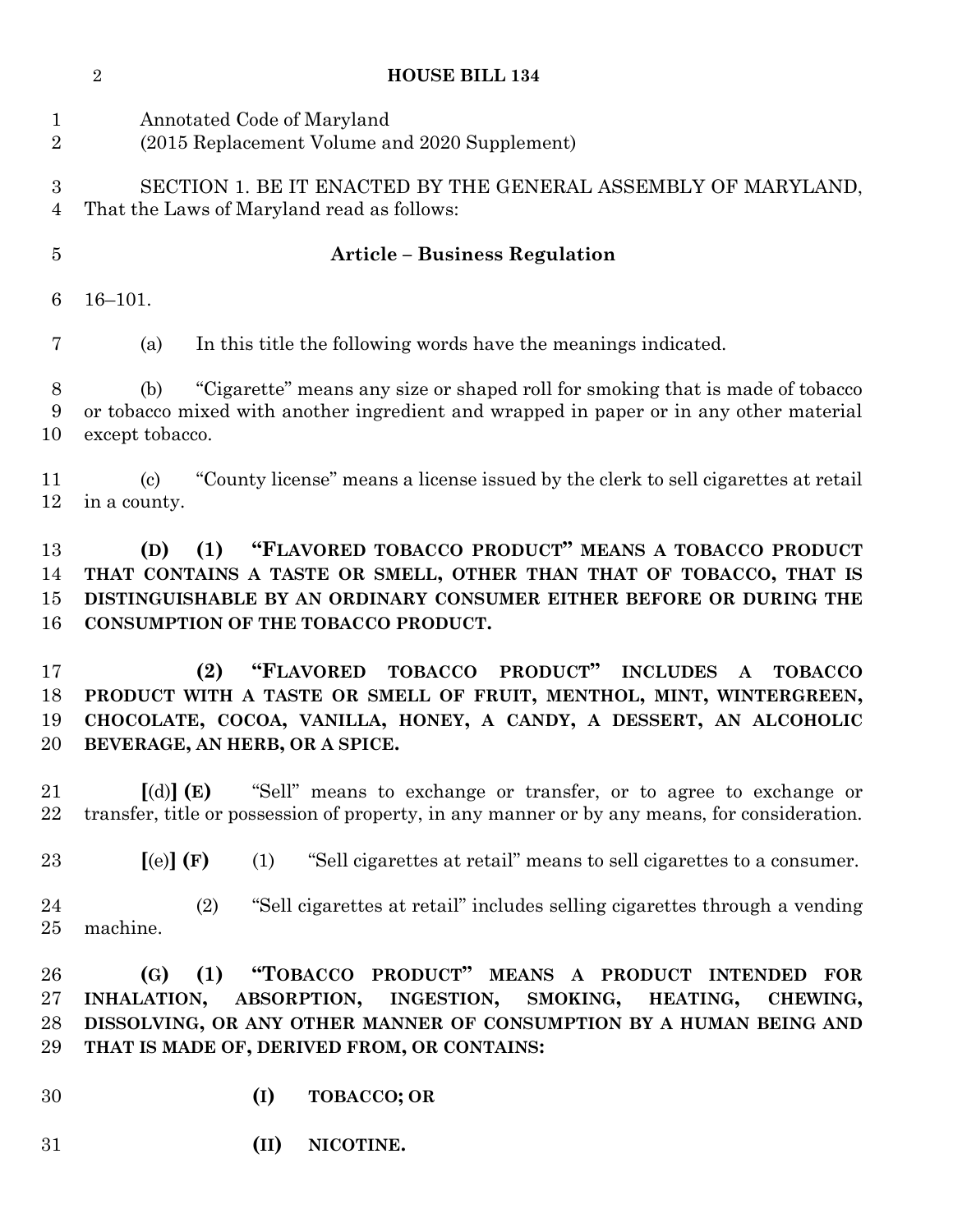| $\mathbf{1}$                            | (2)<br>"TOBACCO PRODUCT" INCLUDES:                                                                                                                                                                                                                      |
|-----------------------------------------|---------------------------------------------------------------------------------------------------------------------------------------------------------------------------------------------------------------------------------------------------------|
| $\boldsymbol{2}$<br>$\overline{3}$<br>4 | CIGARETTES, CIGARS, PIPE TOBACCO, CHEWING TOBACCO,<br>(I)<br>SNUFF, SNUS, AND ANY OTHER TOBACCO PRODUCT, AS DEFINED IN § 16.5-101 OF<br>THIS ARTICLE;                                                                                                   |
| $\overline{5}$<br>$6\phantom{.}6$       | ELECTRONIC SMOKING DEVICES, AS DEFINED IN § 16.7-101<br>(II)<br>OF THIS ARTICLE; AND                                                                                                                                                                    |
| 7<br>$8\,$<br>9<br>10                   | ANY COMPONENT, PART, OR ACCESSORY OF ITEMS (I) OR (II)<br>(III)<br>OF THIS PARAGRAPH, REGARDLESS OF NICOTINE CONTENT, INCLUDING FILTERS,<br>ROLLING PAPERS, BLUNT WRAPS, HEMP WRAPS, HOOKAHS, PIPES, AND LIQUIDS<br>USED IN ELECTRONIC SMOKING DEVICES. |
| 11<br>12<br>13                          | "TOBACCO PRODUCT" DOES NOT INCLUDE A DRUG, DEVICE, OR<br>(3)<br>COMBINATION PRODUCT AUTHORIZED FOR SALE BY THE U.S. FOOD AND DRUG<br>ADMINISTRATION UNDER THE FEDERAL FOOD, DRUG, AND COSMETIC ACT.                                                     |
| 14                                      | $16 - 206.$                                                                                                                                                                                                                                             |
| 15<br>16                                | [A] SUBJECT TO SUBSECTION (G) OF THIS SECTION, A manufacturer<br>(a)<br>license authorizes the licensee to:                                                                                                                                             |
| 17                                      | (1)<br>sell unstamped cigarettes to:                                                                                                                                                                                                                    |
| 18                                      | a licensed cigarette wholesaler located in Maryland; and<br>(i)                                                                                                                                                                                         |
| 19<br>20                                | a licensed cigarette wholesaler located outside of Maryland if the<br>(ii)<br>unstamped cigarettes may lawfully be sold in Maryland;                                                                                                                    |
| 21<br>22<br>23                          | except as otherwise prohibited or restricted under local law, this article,<br>(2)<br>or the Criminal Law Article, distribute sample cigarettes to consumers located in<br>Maryland;                                                                    |
| 24<br>25<br>26                          | store unstamped cigarettes in a licensed cigarette storage warehouse<br>(3)<br>for subsequent shipment to licensed wholesalers, federal reservations, or persons out of<br>state; and                                                                   |
| 27<br>28                                | upon approval of the Comptroller, act as an agent of a Maryland<br>(4)<br>licensed wholesaler for stamping and distribution of cigarettes.                                                                                                              |
| 29<br>30                                | [A] SUBJECT TO SUBSECTION (G) OF THIS SECTION, A retailer license<br>(b)<br>authorizes the licensee to:                                                                                                                                                 |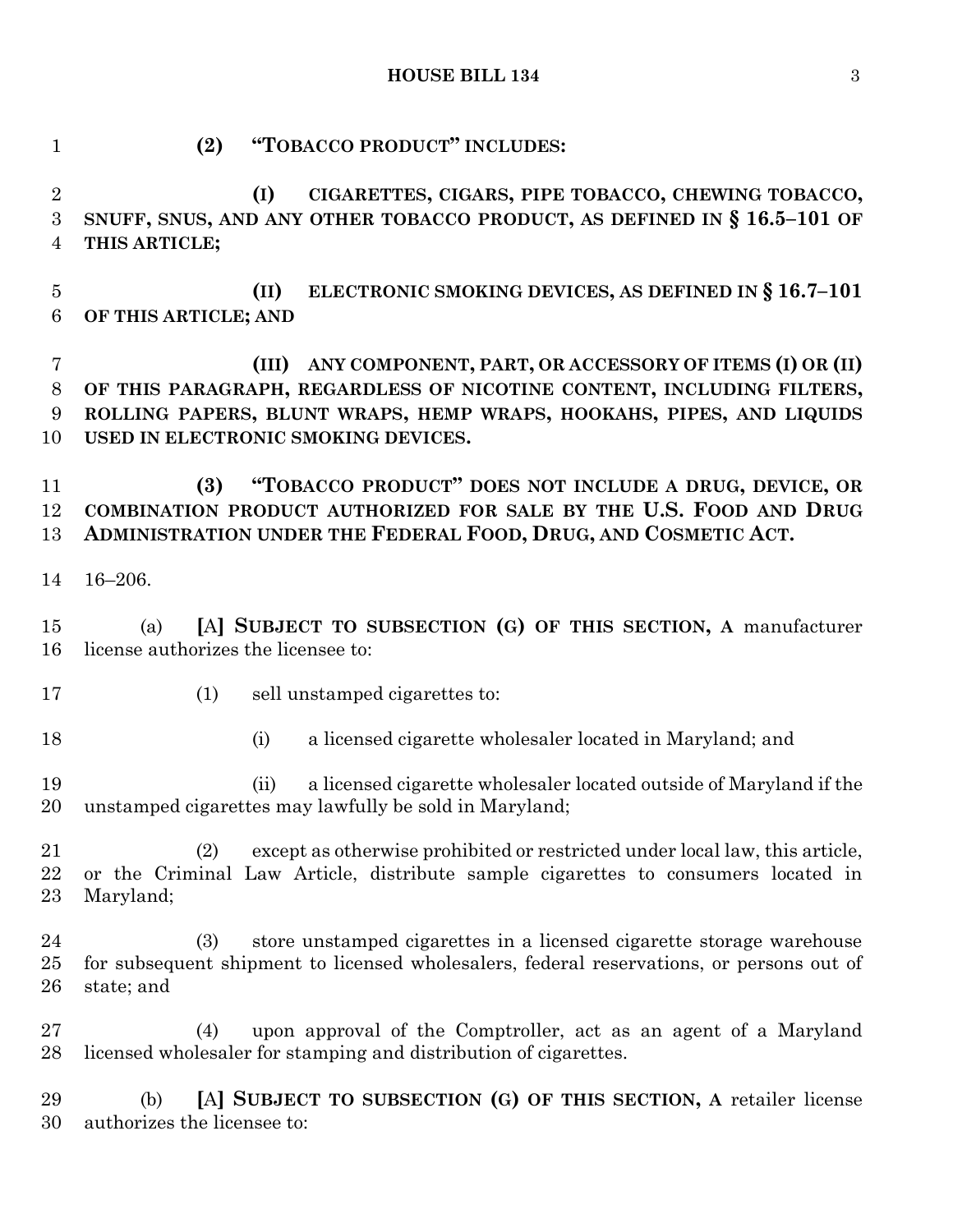| <b>HOUSE BILL 134</b><br>$\overline{4}$ |                                                                                                                                                                                                                                                                                                    |                                                                                                                                                                                                                                                    |  |  |
|-----------------------------------------|----------------------------------------------------------------------------------------------------------------------------------------------------------------------------------------------------------------------------------------------------------------------------------------------------|----------------------------------------------------------------------------------------------------------------------------------------------------------------------------------------------------------------------------------------------------|--|--|
| 1                                       | (1)                                                                                                                                                                                                                                                                                                | act as a retailer; and                                                                                                                                                                                                                             |  |  |
| $\overline{2}$                          | (2)                                                                                                                                                                                                                                                                                                | buy stamped cigarettes from a subwholesaler or wholesaler.                                                                                                                                                                                         |  |  |
| 3<br>$\overline{4}$<br>5                | (1)<br>(c)                                                                                                                                                                                                                                                                                         | [A] SUBJECT TO SUBSECTION (G) OF THIS SECTION, A storage<br>warehouse license authorizes the licensee to operate a storage facility in Maryland for the<br>purpose of storing unstamped cigarettes on behalf of a licensed cigarette manufacturer. |  |  |
| $6\phantom{.}6$<br>7<br>8<br>9          | If a storage warehouse licensee is a licensed cigarette wholesaler or<br>(2)<br>licensed cigarette subwholesaler, the storage warehouse license authorizes the holder,<br>SUBJECT TO SUBSECTION (G) OF THIS SECTION, to store stamped cigarettes and<br>cigarettes with another state's tax stamp. |                                                                                                                                                                                                                                                    |  |  |
| 10<br>11                                | [A] SUBJECT TO SUBSECTION (G) OF THIS SECTION, A subwholesaler<br>(d)<br>license authorizes the licensee to:                                                                                                                                                                                       |                                                                                                                                                                                                                                                    |  |  |
| 12                                      | (1)                                                                                                                                                                                                                                                                                                | act as a subwholesaler;                                                                                                                                                                                                                            |  |  |
| 13<br>14                                | (2)<br>and                                                                                                                                                                                                                                                                                         | buy stamped cigarettes from a wholesaler or another subwholesaler;                                                                                                                                                                                 |  |  |
| 15<br>16                                | (3)                                                                                                                                                                                                                                                                                                | store stamped cigarettes and cigarettes with another state's tax stamp<br>at a licensed cigarette storage facility.                                                                                                                                |  |  |
| 17<br>18                                | [A] SUBJECT TO SUBSECTION (G) OF THIS SECTION, A vending machine<br>(e)<br>operator license authorizes the licensee to:                                                                                                                                                                            |                                                                                                                                                                                                                                                    |  |  |
| 19                                      | (1)                                                                                                                                                                                                                                                                                                | act as a vending machine operator; and                                                                                                                                                                                                             |  |  |
| 20                                      | (2)                                                                                                                                                                                                                                                                                                | buy stamped cigarettes from a subwholesaler or wholesaler.                                                                                                                                                                                         |  |  |
| 21<br>22                                | [A] SUBJECT TO SUBSECTION (G) OF THIS SECTION, A wholesaler license<br>(f)<br>authorizes the licensee to:                                                                                                                                                                                          |                                                                                                                                                                                                                                                    |  |  |
| 23                                      | (1)                                                                                                                                                                                                                                                                                                | act as a wholesaler;                                                                                                                                                                                                                               |  |  |
| 24                                      | (2)                                                                                                                                                                                                                                                                                                | buy unstamped cigarettes directly from a cigarette manufacturer;                                                                                                                                                                                   |  |  |
| 25                                      | (3)                                                                                                                                                                                                                                                                                                | hold unstamped cigarettes;                                                                                                                                                                                                                         |  |  |
| 26<br>$27\,$                            | (4)<br>Article;                                                                                                                                                                                                                                                                                    | buy tobacco tax stamps as authorized by $\S 12-303$ of the Tax – General                                                                                                                                                                           |  |  |
| 28                                      | (5)                                                                                                                                                                                                                                                                                                | transport unstamped cigarettes in the State;                                                                                                                                                                                                       |  |  |
| 29                                      | (6)                                                                                                                                                                                                                                                                                                | sell unstamped cigarettes to another licensed wholesaler if the                                                                                                                                                                                    |  |  |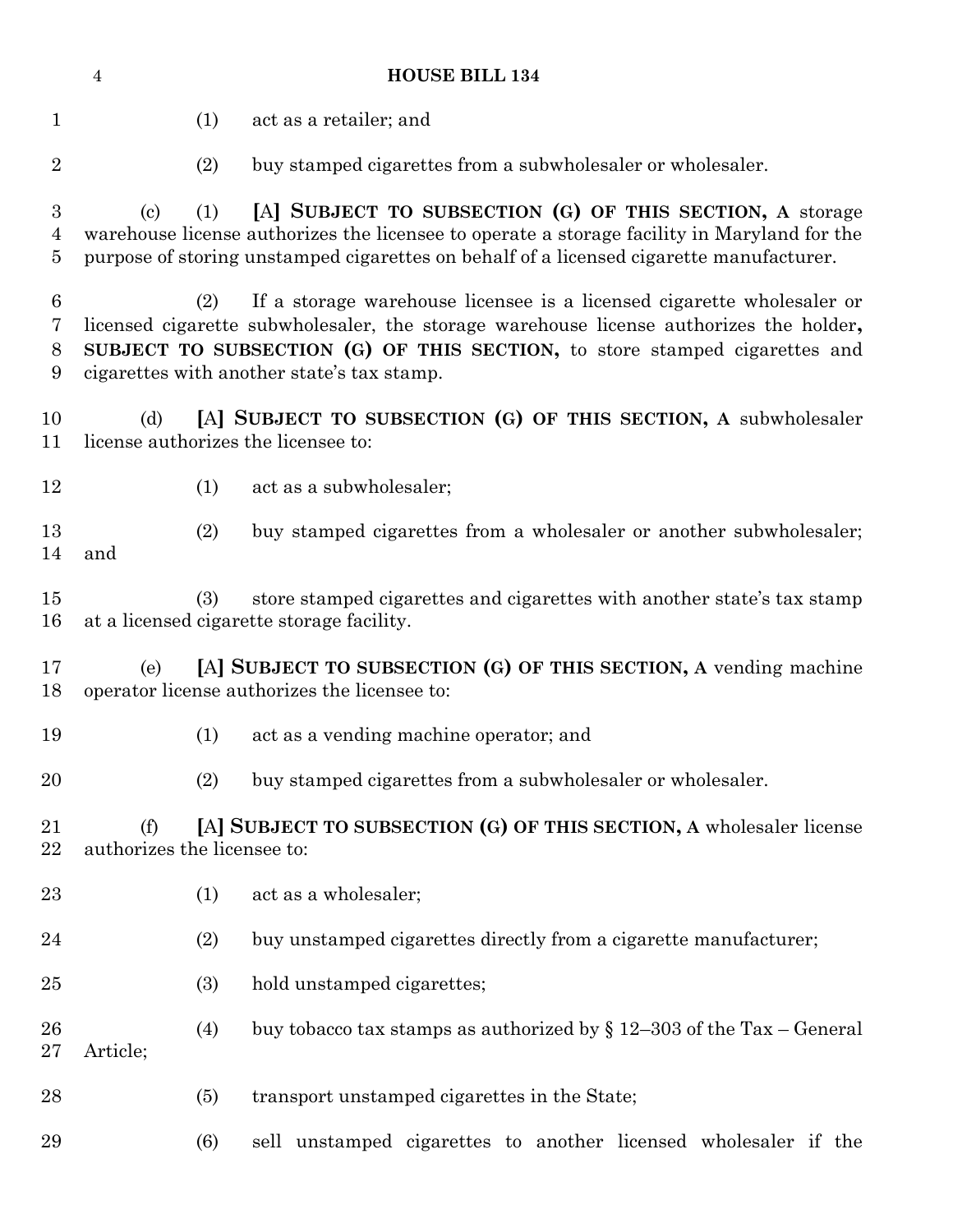Comptroller specifically authorizes;

 (7) upon approval of the Comptroller, designate a licensed manufacturer to act as its agent for the stamping and distribution of cigarettes; and

 (8) store stamped cigarettes and cigarettes with another state's tax stamp at a licensed cigarette storage facility.

 **(G) (1) A LICENSE ISSUED UNDER THIS SUBTITLE DOES NOT AUTHORIZE THE LICENSEE TO MANUFACTURE, SHIP, IMPORT, OR SELL INTO OR WITHIN THE STATE A FLAVORED TOBACCO PRODUCT.**

 **(2) A PUBLIC STATEMENT THAT A CIGARETTE HAS OR PRODUCES A TASTE OR SMELL OTHER THAN TOBACCO IS PRESUMPTIVE EVIDENCE THAT THE CIGARETTE IS A FLAVORED TOBACCO PRODUCT, IF THE STATEMENT IS MADE BY:**

- 
- **(I) THE CIGARETTE'S MANUFACTURER;**

 **(II) A PERSON AUTHORIZED BY THE CIGARETTE'S MANUFACTURER TO MAKE PUBLIC STATEMENTS ABOUT THE CIGARETTE;**

 **(III) A LICENSED WHOLESALER OR A PERSON AUTHORIZED BY THE WHOLESALER TO MAKE PUBLIC STATEMENTS ON THE WHOLESALER'S BEHALF;**

 **(IV) A LICENSED SUBWHOLESALER OR A PERSON AUTHORIZED BY THE SUBWHOLESALER TO MAKE PUBLIC STATEMENTS ON THE SUBWHOLESALER'S BEHALF; OR**

 **(V) A LICENSED RETAILER OR A PERSON AUTHORIZED BY THE RETAILER TO MAKE PUBLIC STATEMENTS ON THE RETAILER'S BEHALF.**

# **(3) A PERSON THAT VIOLATES THIS SUBSECTION IS GUILTY OF A MISDEMEANOR AND ON CONVICTION IS SUBJECT TO A FINE NOT EXCEEDING \$1,000 OR IMPRISONMENT NOT EXCEEDING 30 DAYS OR BOTH.**

16–214.

 (a) **(1)** Except as otherwise provided in § 16–202(b) of this subtitle, a person may not act, attempt to act, or offer to act as a manufacturer, retailer, storage warehouse, subwholesaler, vending machine operator, or wholesaler in the State unless the person has an appropriate license.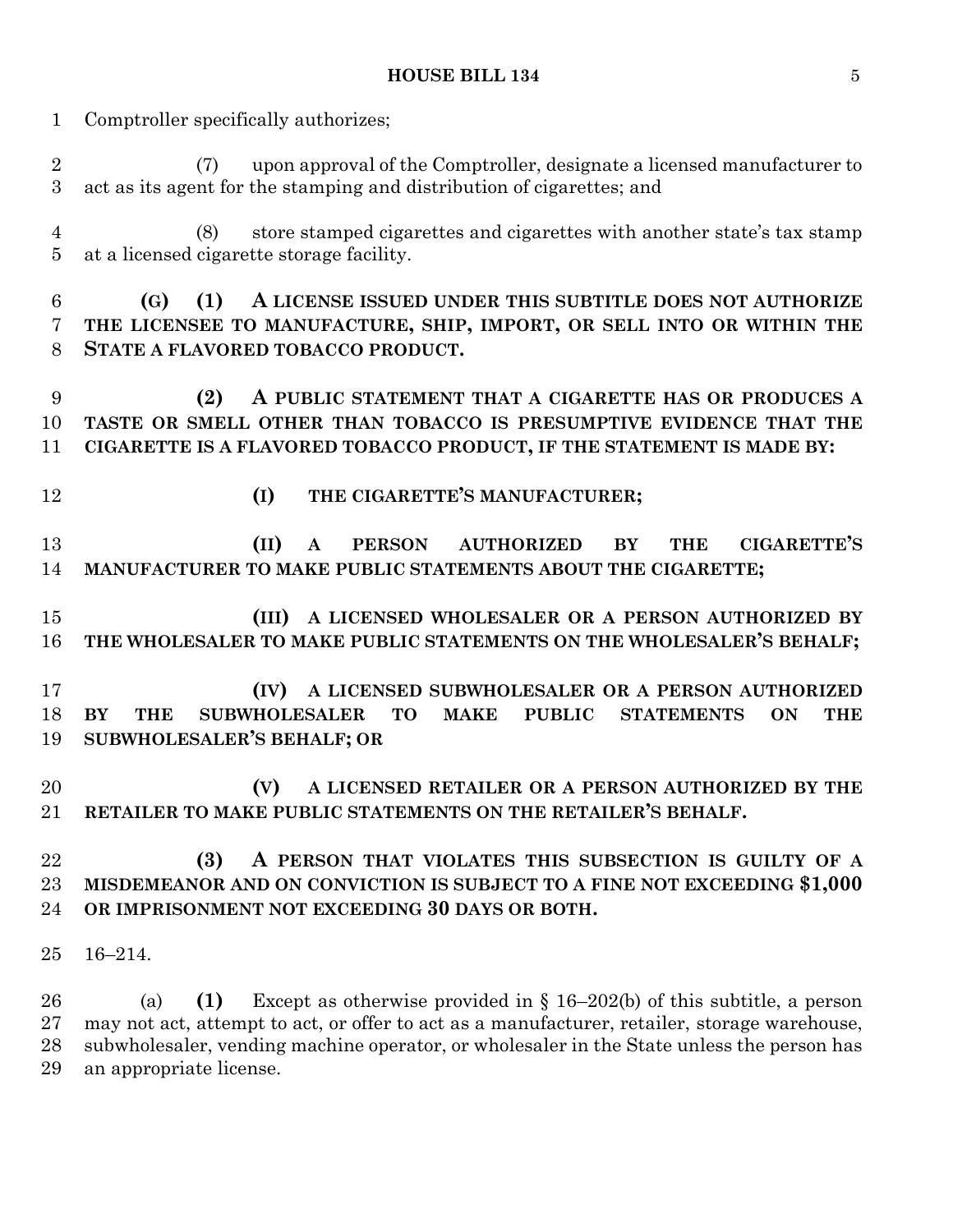| $\mathbf{1}$<br>$\overline{2}$<br>3 | A PERSON THAT MANUFACTURES, SHIPS, IMPORTS, OR SELLS OR<br>(2)<br>ATTEMPTS TO MANUFACTURE, SHIP, IMPORT, OR SELL INTO OR WITHIN THE STATE<br>A FLAVORED TOBACCO PRODUCT VIOLATES PARAGRAPH (1) OF THIS SUBSECTION. |  |  |
|-------------------------------------|--------------------------------------------------------------------------------------------------------------------------------------------------------------------------------------------------------------------|--|--|
| 4<br>5                              | A person who violates this section is guilty of a misdemeanor and, on<br>(b)<br>(1)<br>conviction, is subject to a fine of \$1,000 or imprisonment not exceeding 30 days or both.                                  |  |  |
| 6                                   | (2)<br>Each day that a violation of this section continues is a separate offense.                                                                                                                                  |  |  |
| 7                                   | $16 - 3A - 01$ .                                                                                                                                                                                                   |  |  |
| 8                                   | In this subtitle the following words have the meanings indicated.<br>(a)                                                                                                                                           |  |  |
| 9<br>10                             | "Owner" means the person that owns or operates an establishment in which a<br>(b)<br>vending machine is located.                                                                                                   |  |  |
| 11                                  | $\left[ \begin{array}{c} (1) \end{array} \right]$<br>"Tobacco product" means any product that is:<br>$\left( \mathrm{c}\right)$                                                                                    |  |  |
| 12<br>13<br>14                      | intended for human inhalation, absorption, ingestion, smoking,<br>(i)<br>heating, chewing, dissolving, or any other manner of consumption that is made of, derived<br>from, or contains:                           |  |  |
| 15                                  | 1.<br>tobacco; or                                                                                                                                                                                                  |  |  |
| 16                                  | 2.<br>nicotine; or                                                                                                                                                                                                 |  |  |
| 17<br>18                            | an accessory or a component used in any manner of consumption<br>(ii)<br>of a product described in item (i) of this paragraph.                                                                                     |  |  |
| 19                                  | "Tobacco product" includes:<br>(2)                                                                                                                                                                                 |  |  |
| 20                                  | cigarettes, cigars, pipe tobacco, chewing tobacco, snuff, and snus;<br>(i)                                                                                                                                         |  |  |
| 21                                  | electronic smoking devices; and<br>(ii)                                                                                                                                                                            |  |  |
| 22<br>$23\,$                        | filters, rolling papers, pipes, and liquids used in electronic<br>(iii)<br>smoking devices regardless of nicotine content.                                                                                         |  |  |
| 24<br>25<br>26                      | "Tobacco product" does not include a drug, device, or combination<br>(3)<br>product authorized for sale by the U.S. Food and Drug Administration under the Federal<br>Food, Drug, and Cosmetic Act.                |  |  |
| $27\,$                              | "Vending machine" means any mechanical, electronic, or similar self-service<br>(d)                                                                                                                                 |  |  |

 device that on insertion of a coin, coins, token, or other similar means dispenses a tobacco product.

16–3A–02.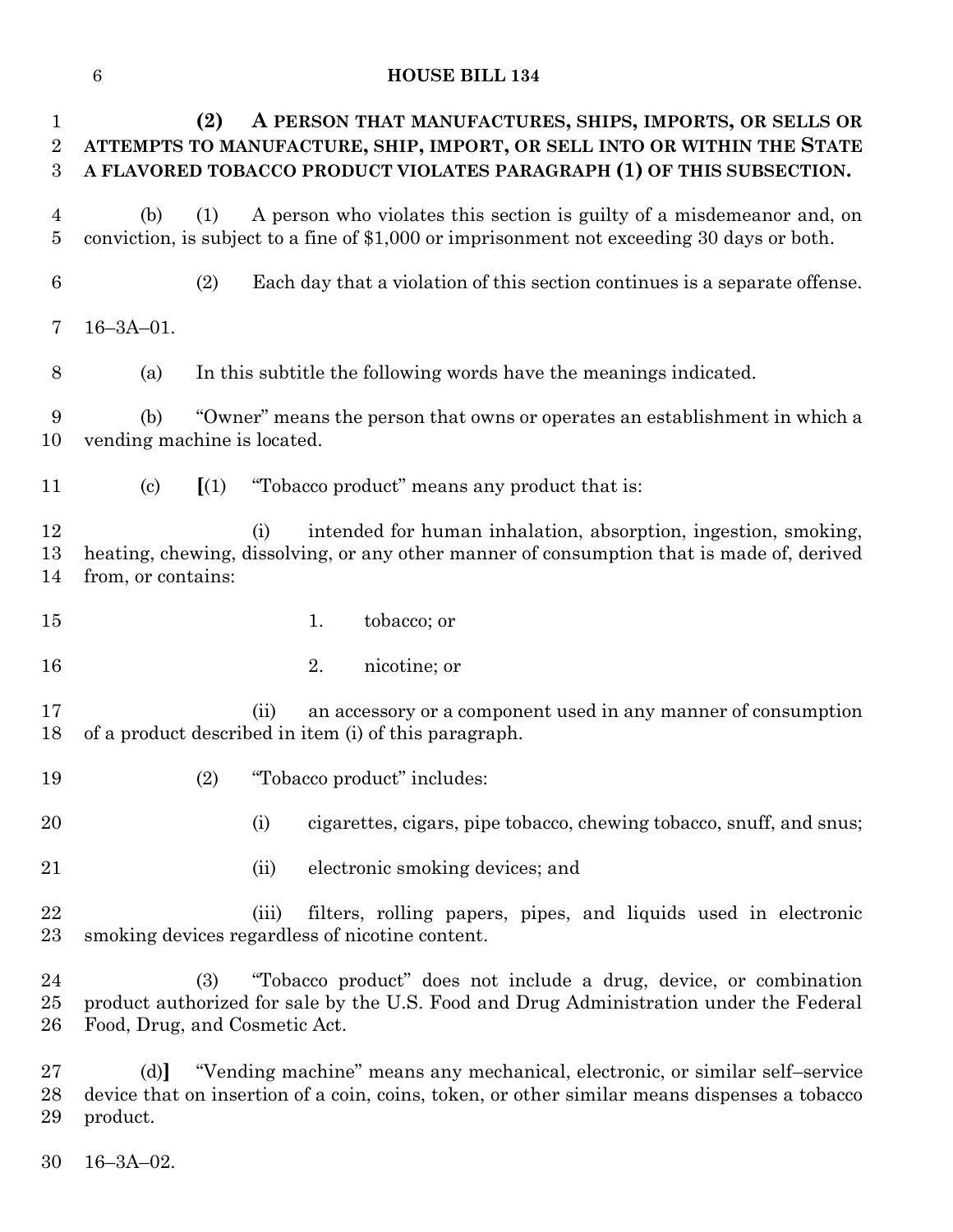**(A)** A person may not sell or dispense or offer to sell or dispense a tobacco product through a vending machine in the State, unless the vending machine is located in an establishment that individuals under the age of 21 years are prohibited by law from entering at any time.

# **(B) A PERSON MAY NOT SELL OR DISPENSE OR OFFER TO SELL OR DISPENSE A FLAVORED TOBACCO PRODUCT THROUGH A VENDING MACHINE IN THE STATE.**

16–3A–03.

 A person who violates this subtitle is guilty of a misdemeanor and on conviction is subject to a fine not exceeding \$100.

16.5–101.

(a) In this title the following words have the meanings indicated.

 (b) "County license" means a license issued by the clerk to sell other tobacco products at retail in a county.

# **(C) (1) "FLAVORED TOBACCO PRODUCT" MEANS A TOBACCO PRODUCT THAT CONTAINS A TASTE OR SMELL, OTHER THAN THAT OF TOBACCO, THAT IS DISTINGUISHABLE BY AN ORDINARY CONSUMER EITHER BEFORE OR DURING THE CONSUMPTION OF THE TOBACCO PRODUCT.**

 **(2) "FLAVORED TOBACCO PRODUCT" INCLUDES A TOBACCO PRODUCT WITH A TASTE OR SMELL OF FRUIT, MENTHOL, MINT, WINTERGREEN, CHOCOLATE, COCOA, VANILLA, HONEY, A CANDY, A DESSERT, AN ALCOHOLIC BEVERAGE, AN HERB, OR A SPICE.**

**[**(c)**] (D)** "License" means:

23 (1) a license issued by the Comptroller under  $\S 16.5-204(a)$  of this title to:

- 24 (i) act as a licensed other tobacco products manufacturer;
- (ii) act as an other tobacco products wholesaler; or
- 26 (iii) act as an other tobacco products storage warehouse; or

27 (2) a license issued by the clerk under  $\S 16.5-204(b)$  of this title to act as an other tobacco products retailer or a tobacconist.

 **[**(d)**] (E)** "Licensed other tobacco products manufacturer" means a person licensed by the Comptroller under § 16.5–204(a) of this title who: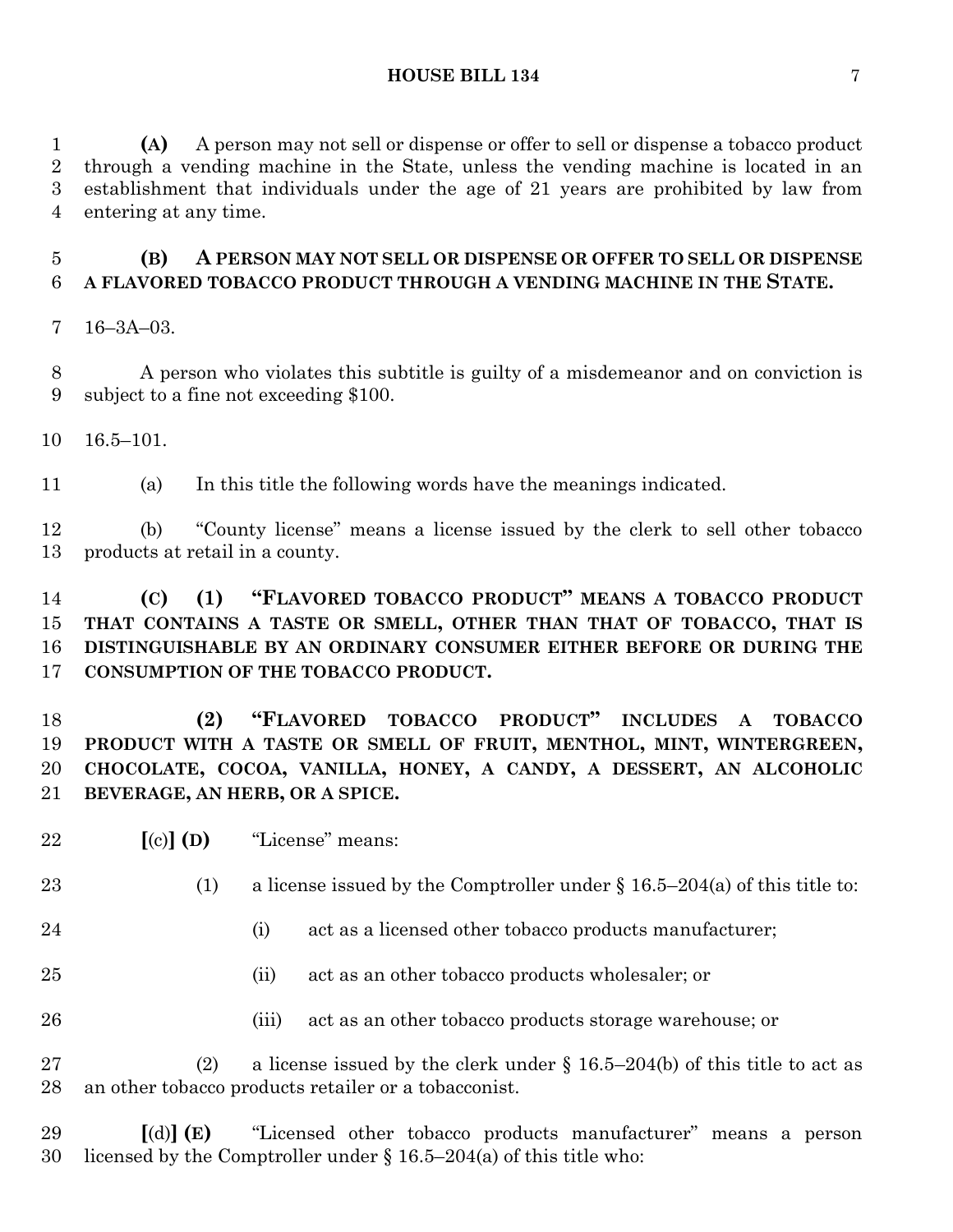(1) manufactures or otherwise produces other tobacco products in the State intended for sale in the State, including other tobacco products intended for sale in the State through an importer; and

 (2) (i) sells other tobacco products on which the tobacco tax has not been paid to a licensed other tobacco products wholesaler in the State;

 (ii) sells other tobacco products on which the tobacco tax has not been paid and which may lawfully be sold in the State to a licensed other tobacco products wholesaler located outside of the State;

 (iii) unless otherwise prohibited or restricted under local law, this article, or the Criminal Law Article, distributes sample other tobacco products to consumers located in the State; or

 (iv) stores other tobacco products in an other tobacco products warehouse in the State for subsequent shipment to licensed wholesalers, federal reservations, or persons outside of the State.

 **[**(e)**] (F)** "Licensed other tobacco products retailer" means a person licensed by the clerk under § 16.5–204(b) of this title to act as an other tobacco products retailer.

 **[**(f)**] (G)** "Licensed other tobacco products storage warehouse" means a facility licensed by the Comptroller under § 16.5–204(a) of this title to act as an other tobacco products storage warehouse.

 **[**(g)**] (H)** "Licensed other tobacco products wholesaler" means a person licensed by the Comptroller under § 16.5–204(a) of this title to act as an other tobacco products wholesaler.

 **[**(h)**] (I)** "Licensed tobacconist" means a person licensed by the clerk of a circuit court under § 16.5–204(b) of this title to act as a tobacconist.

**[**(i)**] (J)** "Other tobacco products" means:

 (1) any cigar or roll for smoking, other than a cigarette, made in whole or in part of tobacco; or

 (2) any other tobacco or product made primarily from tobacco, other than a cigarette, that is intended for consumption by smoking or chewing or as snuff.

**[**(j)**] (K)** "Other tobacco products manufacturer" means a person who:

 (1) manufactures or otherwise produces other tobacco products intended for sale in this State, including other tobacco products intended for sale in the United States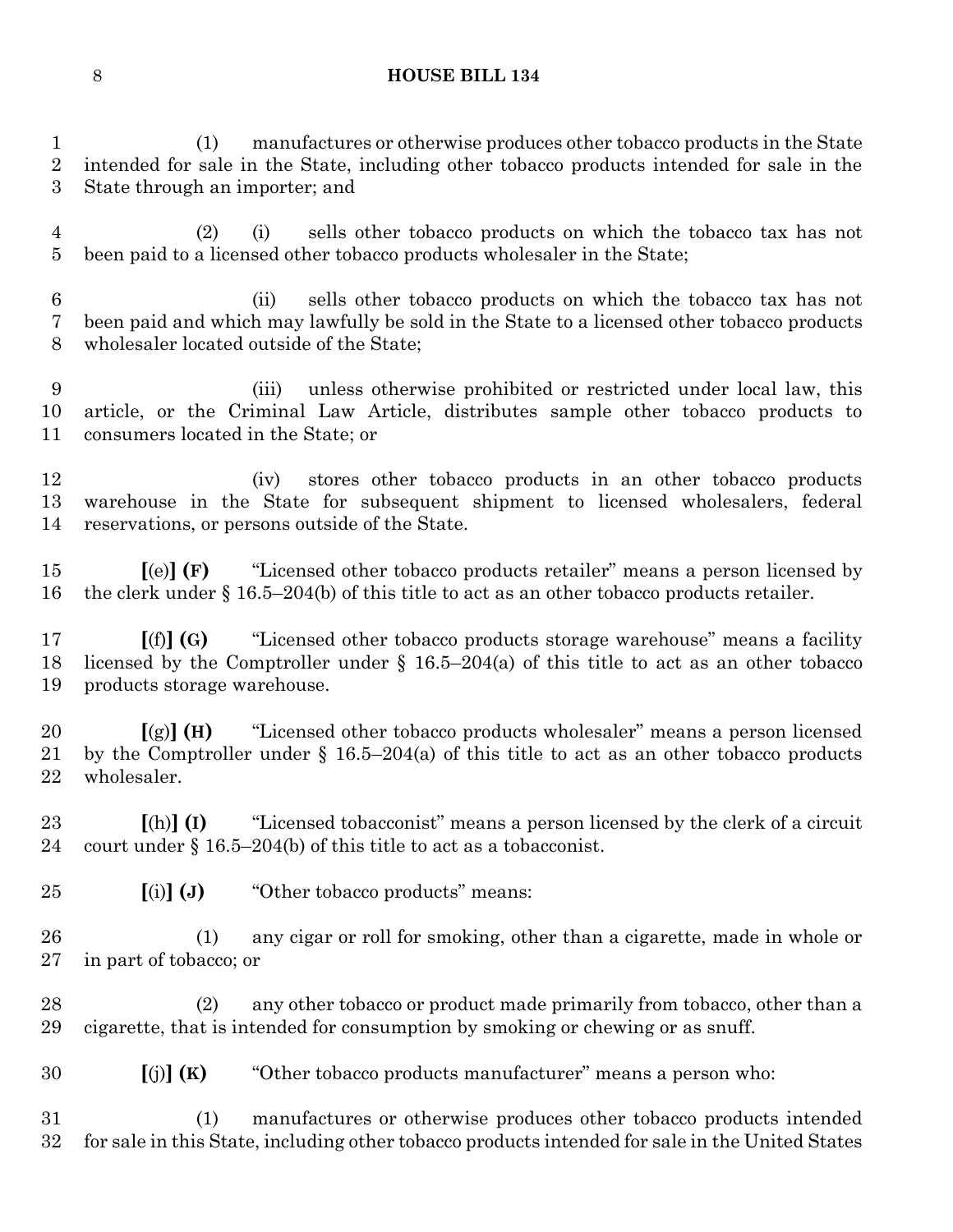through an importer;

 (2) (i) sells other tobacco products on which the tobacco tax has not been paid to a licensed other tobacco products wholesaler in Maryland;

 (ii) sells other tobacco products on which the tobacco tax has not been paid and which may lawfully be sold in Maryland to a licensed other tobacco products wholesaler located outside Maryland;

 (iii) unless otherwise prohibited or restricted under local law, this article, or the Criminal Law Article, distributes sample other tobacco products to consumers located in Maryland; or

 (iv) stores other tobacco products in an other tobacco products storage warehouse in Maryland for subsequent shipment to licensed other tobacco products wholesalers, federal reservations, or persons out of state; or

(3) is a licensed other tobacco products manufacturer under this title.

**[**(k)**] (L)** "Other tobacco products retailer" means a person who:

- (1) sells other tobacco products to consumers; or
- (2) holds other tobacco products for sale to consumers.

 **[**(l)**] (M)** "Other tobacco products storage warehouse" means a storage facility in Maryland operated for the purpose of storing other tobacco products on which the tobacco tax has not been paid on behalf of an other tobacco products manufacturer.

**[**(m)**] (N)** "Other tobacco products wholesaler" means a person who:

(1) holds other tobacco products for sale to another person for resale; or

(2) sells other tobacco products to another person for resale.

 **[**(n)**] (O)** (1) "Package" means a pack, box, carton, can, wrap, pouch, bag, or container of any kind designed for retail consumption in which other tobacco products are offered for sale, sold, or otherwise distributed.

 (2) "Package" includes not more than 10 cigars offered for sale, sold, or distributed as single cigars.

 **[**(o)**] (P)** "Pipe tobacco" means any tobacco that, because of its appearance, type, packaging, or labeling, is suitable for use and likely to be offered to, or purchased by, consumers as tobacco to smoke in a pipe.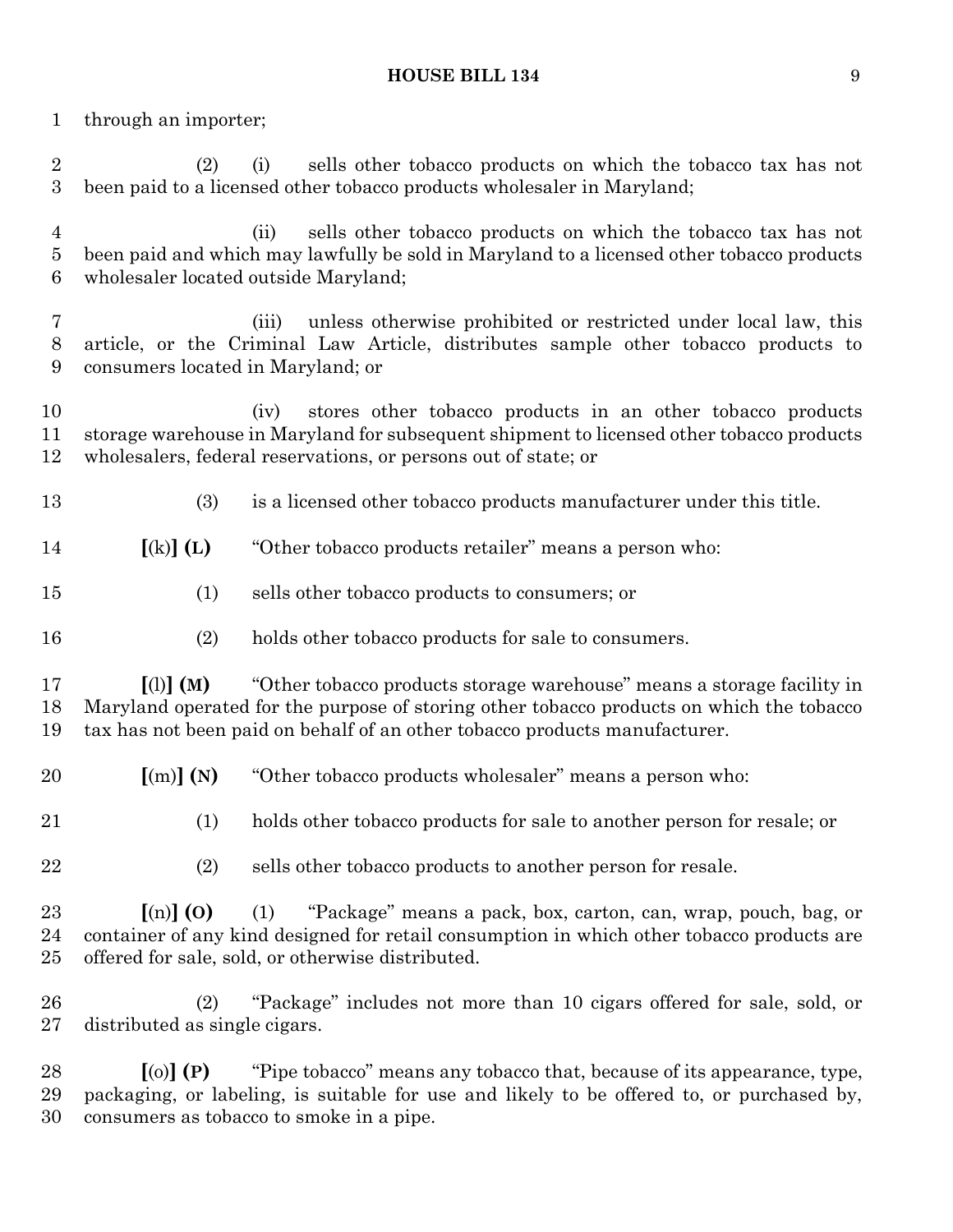**[**(p)**] (Q)** "Premium cigars" means cigars that:

 (1) have hand–rolled wrappers made from whole tobacco leaves where the filler, binder, and wrapper are made of all tobacco, and may include adhesives or other materials used to maintain size, texture, or flavor; or

(2) are designated as premium cigars by the Comptroller by regulation.

 **[**(q)**] (R)** "Sell" means to exchange or transfer, or to agree to exchange or transfer, title or possession of property, in any manner or by any means, for consideration.

 **[**(r)**] (S)** "Sell other tobacco products at retail" means to sell other tobacco products to a consumer.

 **(T) (1) "TOBACCO PRODUCT" MEANS ANY PRODUCT INTENDED FOR INHALATION, ABSORPTION, INGESTION, SMOKING, HEATING, CHEWING, DISSOLVING, OR ANY OTHER MANNER OF CONSUMPTION BY A HUMAN BEING AND THAT IS MADE OF, DERIVED FROM, OR CONTAINS:**

- **(I) TOBACCO; OR**
- **(II) NICOTINE.**
- **(2) "TOBACCO PRODUCT" INCLUDES:**
- **(I) CIGARETTES, CIGARS, PIPE TOBACCO, CHEWING TOBACCO, SNUFF, SNUS, AND ANY OTHER TOBACCO PRODUCT;**

 **(II) ELECTRONIC SMOKING DEVICES, AS DEFINED UNDER § 16.7–101 OF THIS ARTICLE; AND**

 **(III) ANY COMPONENT, PART, OR ACCESSORY OF ITEMS (I) OR (II) OF THIS PARAGRAPH, REGARDLESS OF NICOTINE CONTENT, INCLUDING FILTERS, ROLLING PAPERS, BLUNT WRAPS, HEMP WRAPS, HOOKAHS, PIPES, AND LIQUIDS USED IN ELECTRONIC SMOKING DEVICES.**

# **(3) "TOBACCO PRODUCT" DOES NOT INCLUDE A DRUG, DEVICE, OR COMBINATION PRODUCT AUTHORIZED FOR SALE BY THE U.S. FOOD AND DRUG ADMINISTRATION UNDER THE FEDERAL FOOD, DRUG, AND COSMETIC ACT.**

 **[**(s)**] (U)** "Tobacconist" means an other tobacco products business that derives at least 70% of its revenues, measured by average daily receipts, from the sale of other tobacco products and tobacco–related accessories.

16.5–205.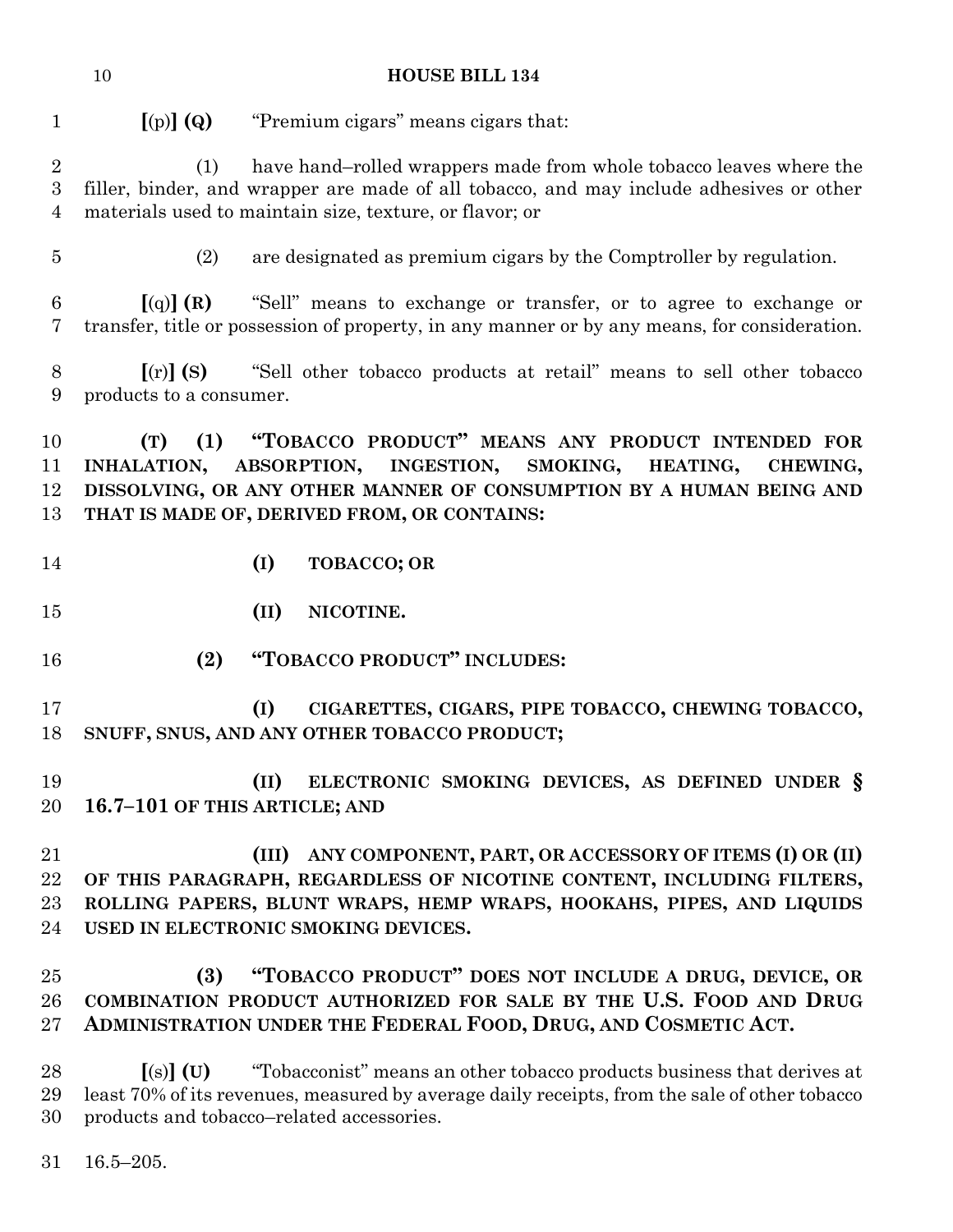(a) **[**An**] SUBJECT TO SUBSECTION (F) OF THIS SECTION, AN** other tobacco products manufacturer may: (1) sell other tobacco products on which the tobacco tax has not been paid to: (i) a licensed other tobacco products wholesaler located in Maryland; (ii) a licensed other tobacco products wholesaler located outside Maryland if the other tobacco products may be sold lawfully in Maryland; or (iii) a licensed tobacconist; (2) sell premium cigars or pipe tobacco on which the tobacco tax has not been paid to a licensed other tobacco products retailer; (3) except as otherwise prohibited or restricted under local law, this article, or the Criminal Law Article, distribute sample other tobacco products to consumers located in Maryland; (4) store other tobacco products on which the tobacco tax has not been paid in a licensed other tobacco products storage warehouse for subsequent shipment to licensed other tobacco products wholesalers, federal reservations, or persons out of state; and (5) on approval of the Comptroller, act as an agent of a Maryland other tobacco products wholesaler for distribution of other tobacco products. (b) **[**An**] SUBJECT TO SUBSECTION (F) OF THIS SECTION, AN** other tobacco products retailer license authorizes the licensee to: 22 (1) act as an other tobacco products retailer; (2) buy other tobacco products on which the tobacco tax has been paid from an other tobacco products wholesaler; and (3) buy premium cigars or pipe tobacco on which the tobacco tax has not been paid from an other tobacco products manufacturer. (c) (1) **[**An**] SUBJECT TO SUBSECTION (F) OF THIS SECTION, AN** other tobacco products storage warehouse license authorizes the licensee to operate a storage facility in Maryland for the purpose of storing other tobacco products on which the tobacco tax has not been paid on behalf of a licensed other tobacco products manufacturer. (2) If an other tobacco products storage warehouse licensee is a licensed

other tobacco products wholesaler, the other tobacco products storage warehouse license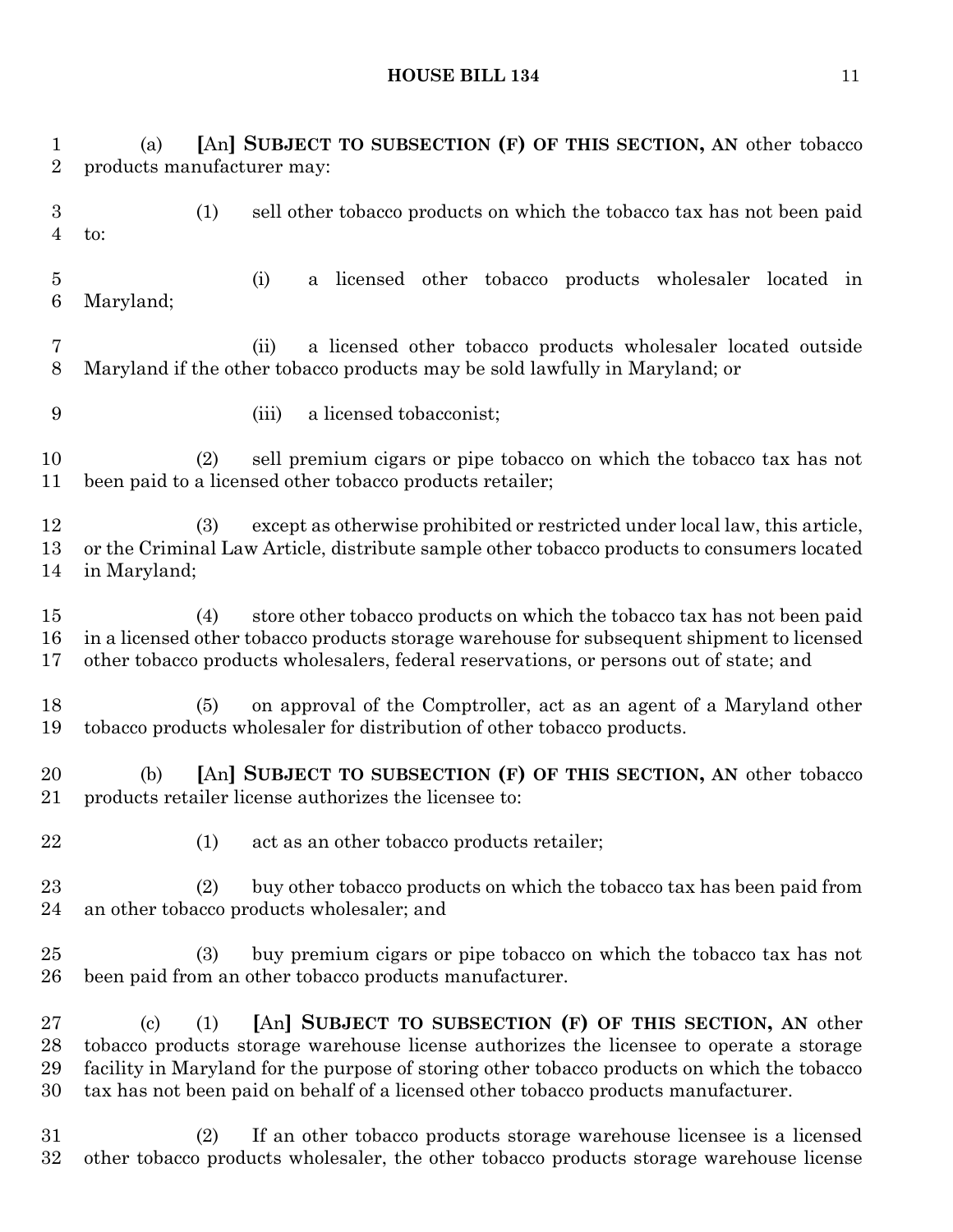authorizes the holder**, SUBJECT TO SUBSECTION (F) OF THIS SECTION,** to store other tobacco products on which the tobacco tax has been paid and other tobacco products on which the tobacco tax has been paid to another state.

- (d) **[**An**] SUBJECT TO SUBSECTION (F) OF THIS SECTION, AN** other tobacco products wholesaler license authorizes the licensee to:
- 
- (1) act as an other tobacco products wholesaler;

 (2) buy other tobacco products on which the tobacco tax has not been paid directly from an other tobacco products manufacturer;

(3) hold other tobacco products on which the tobacco tax has not been paid;

 (4) transport other tobacco products on which the tobacco tax has not been paid in the State;

 (5) sell other tobacco products on which the tobacco tax has not been paid to another licensed other tobacco products wholesaler if the Comptroller specifically authorizes; and

 (6) store other tobacco products on which the tobacco tax has not been paid at a licensed other tobacco products storage warehouse.

 (e) **[**A**] SUBJECT TO SUBSECTION (F) OF THIS SECTION, A** tobacconist license authorizes the licensee to:

(1) act as a tobacconist; and

 (2) buy other tobacco products on which the tobacco tax has not been paid from an other tobacco products manufacturer.

 **(F) (1) A LICENSE ISSUED UNDER THIS TITLE DOES NOT AUTHORIZE THE LICENSEE TO MANUFACTURE, SHIP, IMPORT, OR SELL INTO OR WITHIN THE STATE A FLAVORED TOBACCO PRODUCT.**

 **(2) A PUBLIC STATEMENT THAT AN OTHER TOBACCO PRODUCT HAS OR PRODUCES A TASTE OR SMELL OTHER THAN TOBACCO IS PRESUMPTIVE EVIDENCE THAT THE OTHER TOBACCO PRODUCT IS A FLAVORED TOBACCO PRODUCT, IF THE STATEMENT IS MADE BY:**

- 
- **(I) THE MANUFACTURER OF THE OTHER TOBACCO PRODUCT;**

 **(II) A PERSON AUTHORIZED BY THE MANUFACTURER TO MAKE PUBLIC STATEMENTS ABOUT THE OTHER TOBACCO PRODUCT;**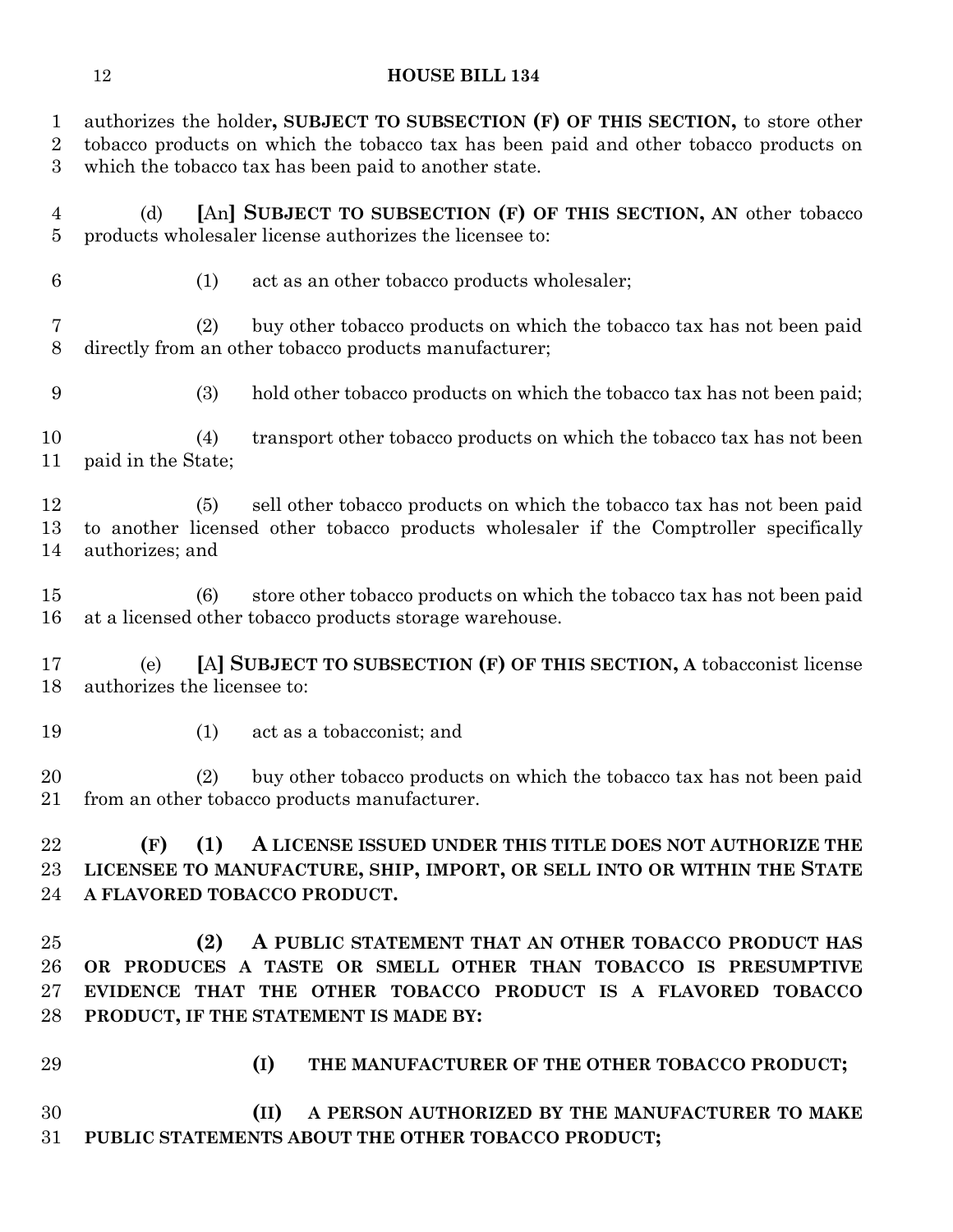**(III) A LICENSED RETAILER OR A PERSON AUTHORIZED BY THE RETAILER TO MAKE PUBLIC STATEMENTS ON THE RETAILER'S BEHALF;**

 **(IV) A STORAGE WAREHOUSE LICENSEE OR A PERSON AUTHORIZED BY THE LICENSEE TO MAKE PUBLIC STATEMENTS ON THE LICENSEE'S BEHALF;**

 **(V) A LICENSED WHOLESALER OR A PERSON AUTHORIZED BY THE WHOLESALER TO MAKE PUBLIC STATEMENTS ON THE WHOLESALER'S BEHALF; OR**

### **(VI) A LICENSED TOBACCONIST OR A PERSON AUTHORIZED BY THE TOBACCONIST TO MAKE PUBLIC STATEMENTS ON THE TOBACCONIST'S BEHALF.**

16.5–212.

 (a) **(1)** Except as otherwise provided in § 16.5–201(b) of this subtitle, a person may not act, attempt to act, or offer to act as a licensed other tobacco products manufacturer, a licensed other tobacco products retailer, a licensed other tobacco products storage warehouse, a licensed other tobacco products wholesaler, or a licensed tobacconist in the State unless the person has an appropriate license.

## **(2) A PERSON THAT MANUFACTURES, SHIPS, IMPORTS, OR SELLS OR ATTEMPTS TO MANUFACTURE, SHIP, IMPORT, OR SELL INTO OR WITHIN THE STATE A FLAVORED TOBACCO PRODUCT VIOLATES PARAGRAPH (1) OF THIS SUBSECTION.**

 (b) (1) A person who violates this section is guilty of a misdemeanor and on conviction is subject to a fine not exceeding \$1,000 or imprisonment not exceeding 30 days or both.

(2) Each day that a violation of this section continues is a separate offense.

16.7–101.

(a) In this title the following words have the meanings indicated.

 (b) "County license" means a license issued by the clerk to sell electronic smoking devices to consumers in a county.

 (c) (1) "Electronic smoking device" means a device that can be used to deliver aerosolized or vaporized nicotine to an individual inhaling from the device.

- (2) "Electronic smoking device" includes:
- 
- (i) an electronic cigarette, an electronic cigar, an electronic cigarillo,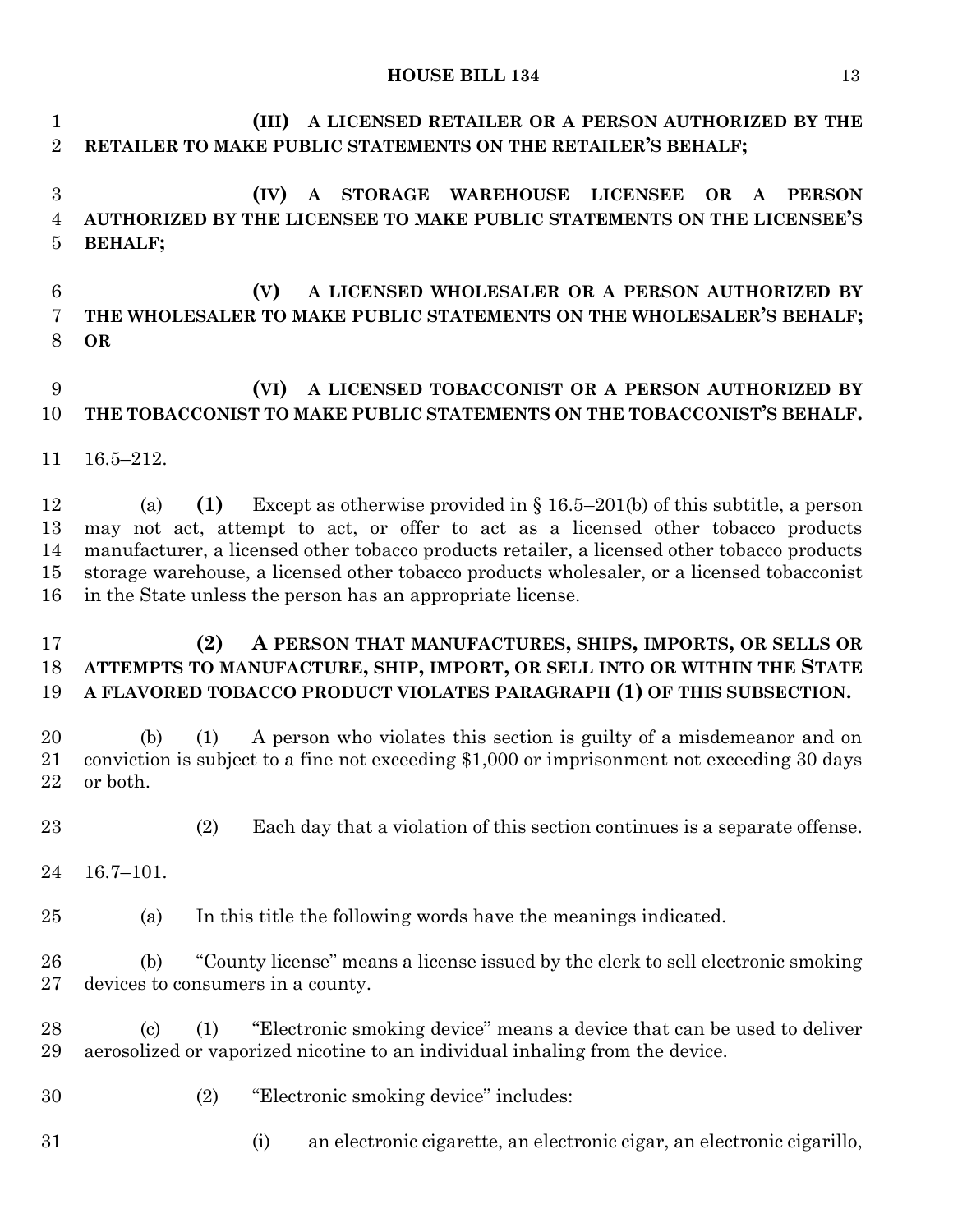| $\mathbf{1}$                                           | an electronic pipe, an electronic hookah, a vape pen, and vaping liquid; and                                                                                                                                                                                                                                                                               |  |  |
|--------------------------------------------------------|------------------------------------------------------------------------------------------------------------------------------------------------------------------------------------------------------------------------------------------------------------------------------------------------------------------------------------------------------------|--|--|
| $\boldsymbol{2}$<br>$\boldsymbol{3}$<br>$\overline{4}$ | any component, part, or accessory of such a device regardless of<br>(ii)<br>whether or not it is sold separately, including any substance intended to be aerosolized or<br>vaporized during use of the device.                                                                                                                                             |  |  |
| $\overline{5}$<br>6<br>7                               | (3)<br>"Electronic smoking device" does not include a drug, device, or<br>combination product authorized for sale by the U.S. Food and Drug Administration under<br>the Federal Food, Drug, and Cosmetic Act.                                                                                                                                              |  |  |
| 8                                                      | "Electronic smoking devices manufacturer" means a person that:<br>(d)                                                                                                                                                                                                                                                                                      |  |  |
| 9<br>10<br>11                                          | manufactures, mixes, or otherwise produces electronic smoking devices<br>(1)<br>intended for sale in the State, including electronic smoking devices intended for sale in the<br>United States through an importer; and                                                                                                                                    |  |  |
| 12<br>13<br>14<br>15                                   | sells electronic smoking devices to a consumer, if the consumer<br>(2)<br>(i)<br>purchases or orders the devices through the mail, a computer network, a telephonic<br>network, or another electronic network, a licensed electronic smoking devices wholesaler<br>distributor, or a licensed electronic smoking devices wholesaler importer in the State; |  |  |
| 16<br>17<br>18                                         | if the electronic smoking devices manufacturer also holds a<br>(ii)<br>license to act as an electronic smoking devices retailer or a vape shop vendor, sells electronic<br>smoking devices to consumers located in the State; or                                                                                                                           |  |  |
| 19<br>20<br>21                                         | unless otherwise prohibited or restricted under local law, this<br>(iii)<br>article, or the Criminal Law Article, distributes sample electronic smoking devices to a<br>licensed electronic smoking devices retailer or vape shop vendor.                                                                                                                  |  |  |
| 22                                                     | "Electronic smoking devices retailer" means a person that:<br>(e)                                                                                                                                                                                                                                                                                          |  |  |
| 23                                                     | (1)<br>sells electronic smoking devices to consumers;                                                                                                                                                                                                                                                                                                      |  |  |
| 24                                                     | (2)<br>holds electronic smoking devices for sale to consumers; or                                                                                                                                                                                                                                                                                          |  |  |
| 25<br>26<br>27                                         | (3)<br>unless otherwise prohibited or restricted under local law, this article,<br>the Criminal Law Article, or $\S 24-305$ of the Health – General Article, distributes sample<br>electronic smoking devices to consumers in the State.                                                                                                                   |  |  |
| 28                                                     | "Electronic smoking devices wholesaler distributor" means a person that:<br>(f)                                                                                                                                                                                                                                                                            |  |  |
| 29<br>30<br>31                                         | obtains at least 70% of its electronic smoking devices from a holder of<br>(1)<br>an electronic smoking devices manufacturer license under this subtitle or a business entity<br>located in the United States; and                                                                                                                                         |  |  |
| 32<br>33                                               | holds electronic smoking devices for sale to another person for<br>(2)<br>(i)<br>resale; or                                                                                                                                                                                                                                                                |  |  |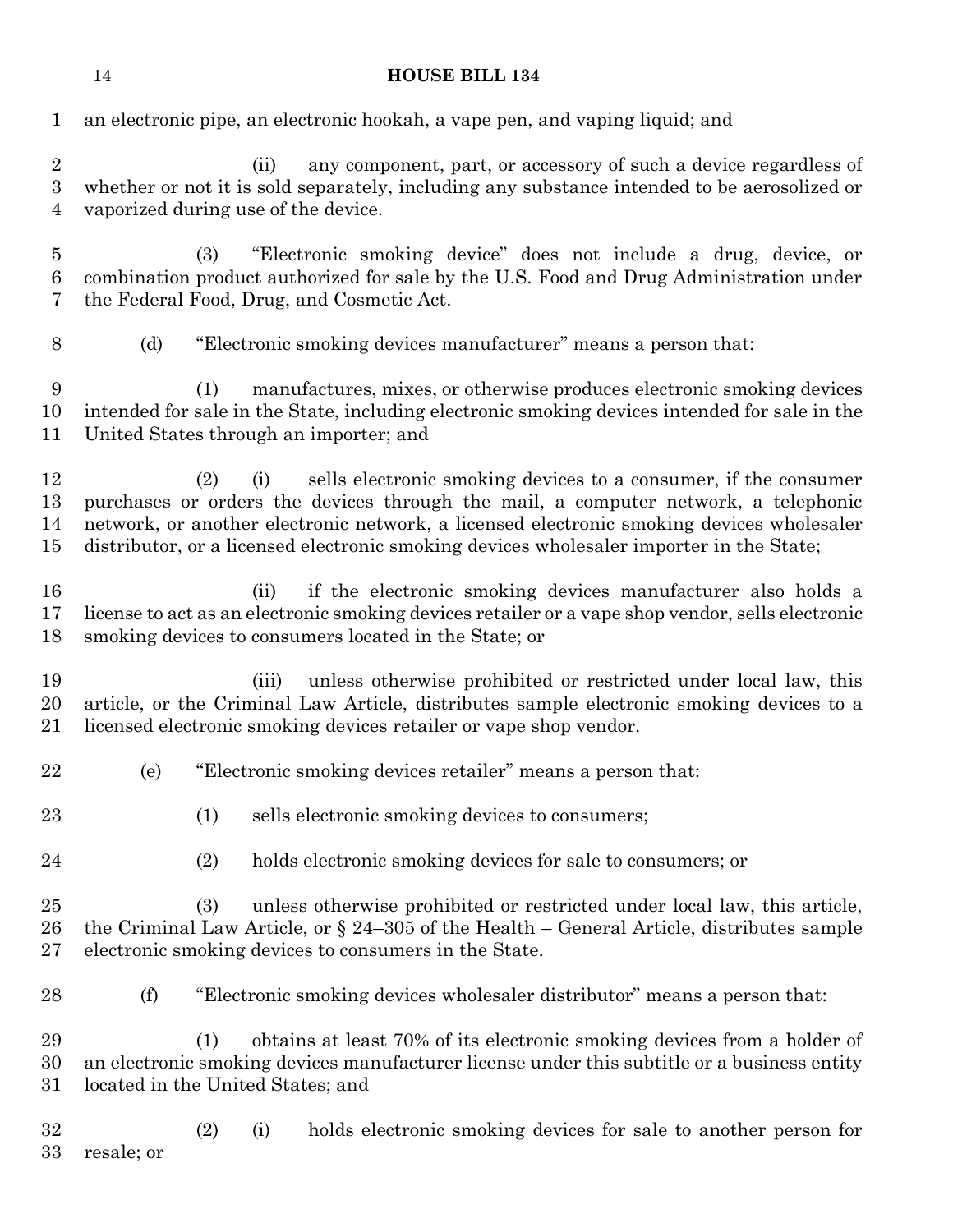(ii) sells electronic smoking devices to another person for resale. (g) "Electronic smoking devices wholesaler importer" means a person that: (1) obtains at least 70% of its electronic smoking devices from a business entity located in a foreign country; and (2) (i) holds electronic smoking devices for sale to another person for resale; or (ii) sells electronic smoking devices to another person for resale. **(H) (1) "FLAVORED TOBACCO PRODUCT" MEANS A TOBACCO PRODUCT THAT CONTAINS A TASTE OR SMELL, OTHER THAN THAT OF TOBACCO, THAT IS DISTINGUISHABLE BY AN ORDINARY CONSUMER EITHER BEFORE OR DURING THE CONSUMPTION OF THE TOBACCO PRODUCT. (2) "FLAVORED TOBACCO PRODUCT" INCLUDES A TOBACCO PRODUCT WITH A TASTE OR SMELL OF FRUIT, MENTHOL, MINT, WINTERGREEN, CHOCOLATE, COCOA, VANILLA, HONEY, A CANDY, A DESSERT, AN ALCOHOLIC BEVERAGE, AN HERB, OR A SPICE. [**(h)**] (I)** "License" means: (1) a license issued by the Comptroller under § 16.7–203(a) of this title to: (i) act as a licensed electronic smoking devices manufacturer; (ii) act as a licensed electronic smoking devices wholesaler distributor; or 21 (iii) act as a licensed electronic smoking devices wholesaler importer; or (2) a license issued by the clerk under § 16.7–203(b) of this title to: 24 (i) act as a licensed electronic smoking devices retailer; or 25 (ii) act as a licensed vape shop vendor. **[**(i)**] (J)** "Sell" means to exchange or transfer, or to agree to exchange or transfer, title or possession of property, in any manner or by any means, for consideration. **(K) (1) "TOBACCO PRODUCT" MEANS ANY PRODUCT INTENDED FOR INHALATION, ABSORPTION, INGESTION, SMOKING, HEATING, CHEWING,**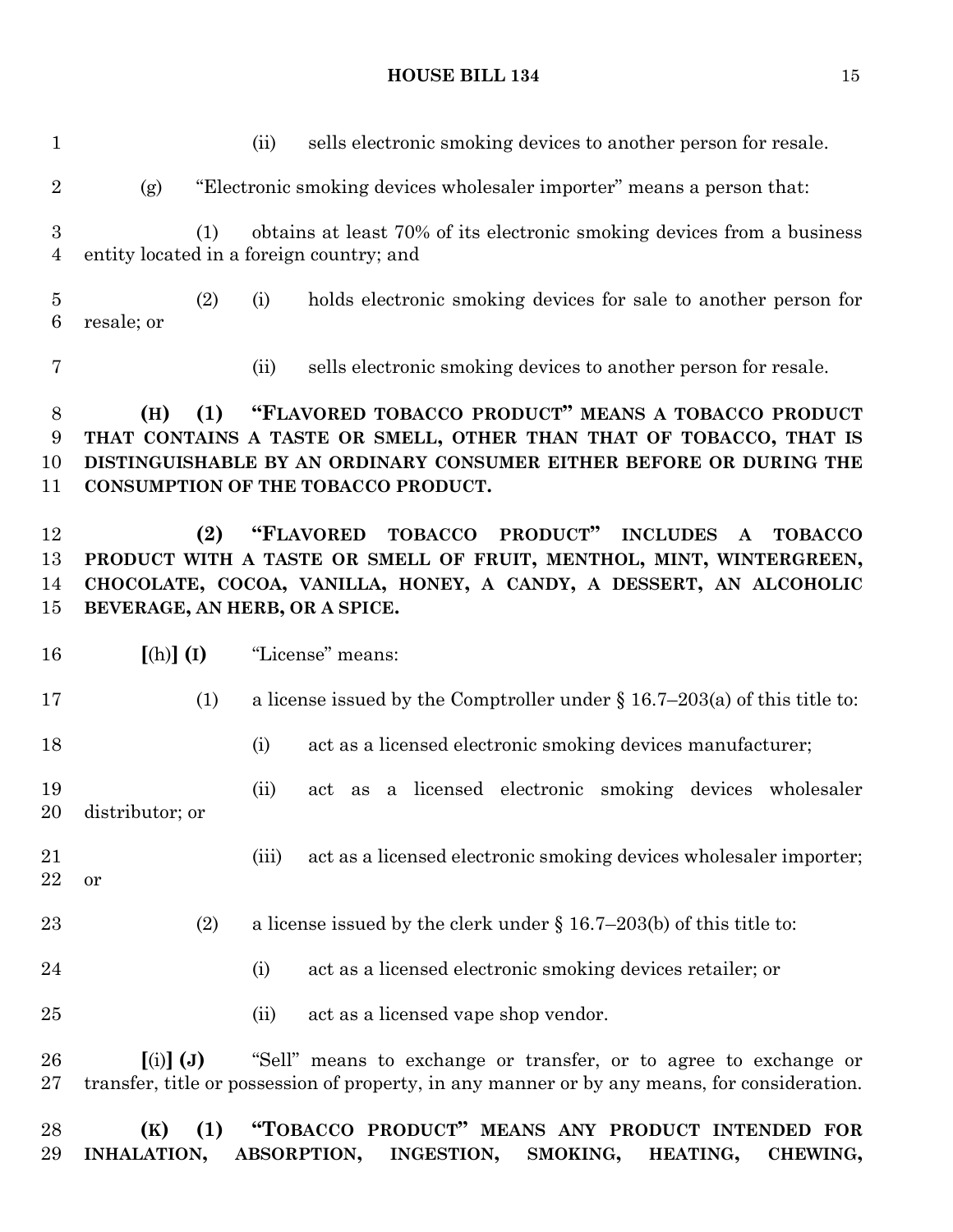|                               | <b>HOUSE BILL 134</b><br>16                                                                                                                                                                                                                          |  |  |  |
|-------------------------------|------------------------------------------------------------------------------------------------------------------------------------------------------------------------------------------------------------------------------------------------------|--|--|--|
| $\mathbf 1$<br>$\overline{2}$ | DISSOLVING, OR ANY OTHER MANNER OF CONSUMPTION BY A HUMAN BEING AND<br>THAT IS MADE OF, DERIVED FROM, OR CONTAINS:                                                                                                                                   |  |  |  |
| 3                             | (I)<br>TOBACCO; OR                                                                                                                                                                                                                                   |  |  |  |
| $\overline{4}$                | (II)<br>NICOTINE.                                                                                                                                                                                                                                    |  |  |  |
| $\overline{5}$                | "TOBACCO PRODUCT" INCLUDES:<br>(2)                                                                                                                                                                                                                   |  |  |  |
| 6<br>7<br>8                   | CIGARETTES, CIGARS, PIPE TOBACCO, CHEWING TOBACCO,<br>(I)<br>SNUFF, SNUS, AND OTHER TOBACCO PRODUCTS, AS DEFINED IN § 16.5-101 OF THIS<br>ARTICLE;                                                                                                   |  |  |  |
| 9                             | (II)<br>ELECTRONIC SMOKING DEVICES; AND                                                                                                                                                                                                              |  |  |  |
| 10<br>11<br>12<br>13          | (III) ANY COMPONENT, PART, OR ACCESSORY OF ITEMS (I) OR (II)<br>OF THIS PARAGRAPH, REGARDLESS OF NICOTINE CONTENT, INCLUDING FILTERS,<br>ROLLING PAPERS, BLUNT WRAPS, HEMP WRAPS, HOOKAHS, PIPES, AND LIQUIDS<br>USED IN ELECTRONIC SMOKING DEVICES. |  |  |  |
| 14<br>15<br>16                | "TOBACCO PRODUCT" DOES NOT INCLUDE A DRUG, DEVICE, OR<br>(3)<br>COMBINATION PRODUCT AUTHORIZED FOR SALE BY THE U.S. FOOD AND DRUG<br>ADMINISTRATION UNDER THE FEDERAL FOOD, DRUG, AND COSMETIC ACT.                                                  |  |  |  |
| 17<br>18<br>19                | "Vape shop vendor" means an electronic smoking devices business that<br>$(i)$ $(L)$<br>derives at least 70% of its revenues, measured by average daily receipts, from the sale of<br>electronic smoking devices and related accessories.             |  |  |  |
| 20                            | $[(k)]$ (M)<br>"Vaping liquid" means a liquid that:                                                                                                                                                                                                  |  |  |  |
| 21<br>22                      | (1)<br>consists of propylene glycol, vegetable glycerin, or other similar<br>substance;                                                                                                                                                              |  |  |  |
| 23                            | (2)<br>may or may not contain natural or artificial flavors;                                                                                                                                                                                         |  |  |  |
| 24                            | (3)<br>may or may not contain nicotine; and                                                                                                                                                                                                          |  |  |  |
| $25\,$<br>26                  | (4)<br>converts to vapor OR OTHER AEROSOL SUBSTANCE intended for<br>inhalation when heated in an electronic device.                                                                                                                                  |  |  |  |
| $27\,$                        | $16.7 - 204.$                                                                                                                                                                                                                                        |  |  |  |
| 28<br>29                      | [An] SUBJECT TO SUBSECTION (E) OF THIS SECTION, AN electronic<br>(a)<br>smoking devices manufacturer license authorizes the licensee to:                                                                                                             |  |  |  |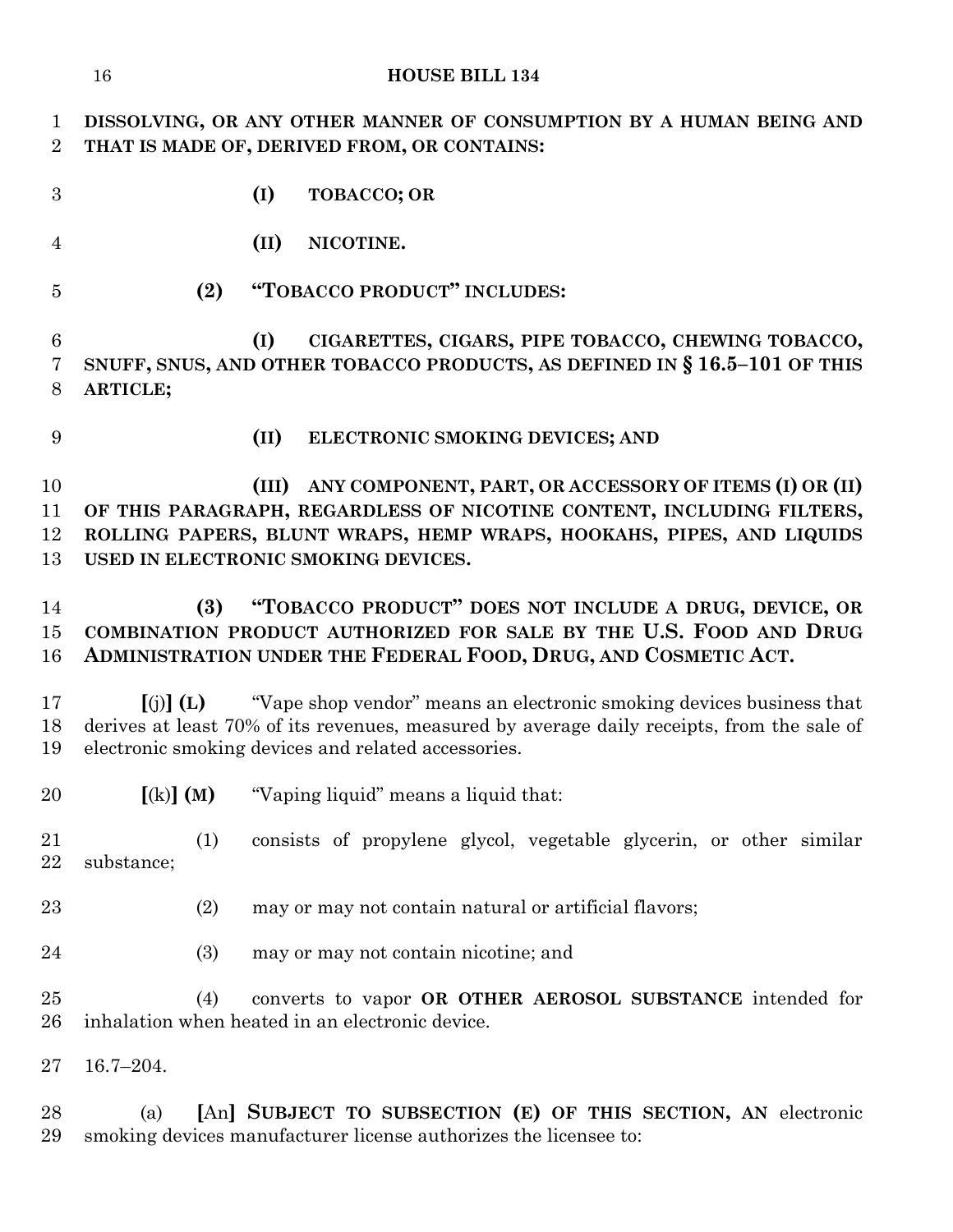| $\mathbf 1$             | (1)                                                                                                                                                                                                                                                 | sell electronic smoking devices to:                                                                                                                                                                                                                                 |  |  |
|-------------------------|-----------------------------------------------------------------------------------------------------------------------------------------------------------------------------------------------------------------------------------------------------|---------------------------------------------------------------------------------------------------------------------------------------------------------------------------------------------------------------------------------------------------------------------|--|--|
| $\overline{2}$<br>3     | (i)<br>State;                                                                                                                                                                                                                                       | a licensed electronic smoking devices wholesaler located in the                                                                                                                                                                                                     |  |  |
| $\overline{4}$<br>5     | (ii)                                                                                                                                                                                                                                                | an electronic smoking devices wholesaler or retailer located<br>outside the State if the electronic smoking devices may be sold lawfully in Maryland;                                                                                                               |  |  |
| 6                       | (iii)                                                                                                                                                                                                                                               | a licensed vape shop vendor; and                                                                                                                                                                                                                                    |  |  |
| 7                       | (iv)                                                                                                                                                                                                                                                | a consumer if:                                                                                                                                                                                                                                                      |  |  |
| 8                       | 1.                                                                                                                                                                                                                                                  | the licensee manufactured the devices; and                                                                                                                                                                                                                          |  |  |
| 9<br>10                 | 2.                                                                                                                                                                                                                                                  | the consumer purchases or orders the devices through the<br>mail, a computer network, a telephonic network, or another electronic network;                                                                                                                          |  |  |
| 11<br>12<br>13<br>14    | (2)<br>and                                                                                                                                                                                                                                          | if the electronic smoking devices manufacturer licensee also holds a<br>license to act as an electronic smoking devices retailer or a vape shop vendor, transfer<br>electronic smoking devices to inventory for sale under the retail license or vape shop license; |  |  |
| $15\,$<br>16<br>17      | except as otherwise prohibited or restricted under local law, this article,<br>(3)<br>or the Criminal Law Article, distribute electronic smoking devices products to a licensed<br>electronic smoking devices retailer or vape shop vendor.         |                                                                                                                                                                                                                                                                     |  |  |
| 18<br>19                | (b)                                                                                                                                                                                                                                                 | [An] SUBJECT TO SUBSECTION (E) OF THIS SECTION, AN electronic<br>smoking devices retailer license authorizes the licensee to:                                                                                                                                       |  |  |
| 20                      | (1)                                                                                                                                                                                                                                                 | sell electronic smoking devices to consumers;                                                                                                                                                                                                                       |  |  |
| 21<br>22                | (2)                                                                                                                                                                                                                                                 | buy electronic smoking devices from an electronic smoking devices<br>wholesaler distributor or electronic smoking devices wholesaler importer;                                                                                                                      |  |  |
| $^{23}$<br>24<br>$25\,$ | if the electronic smoking devices retailer licensee also holds a license to<br>(3)<br>act as an electronic smoking devices manufacturer, sell at retail electronic smoking devices<br>manufactured under the manufacturer license; and              |                                                                                                                                                                                                                                                                     |  |  |
| 26<br>$27\,$<br>28      | except as otherwise prohibited or restricted under local law, this article,<br>(4)<br>the Criminal Law Article, or $\S$ 24–305 of the Health – General Article, distribute sample<br>electronic smoking devices products to consumers in the State. |                                                                                                                                                                                                                                                                     |  |  |
| 29<br>30<br>$31\,$      | [An] SUBJECT TO SUBSECTION (E) OF THIS SECTION, AN electronic<br>(c)<br>smoking devices wholesaler distributor license or electronic smoking devices wholesaler<br>importer license authorizes the licensee to:                                     |                                                                                                                                                                                                                                                                     |  |  |

(1) sell electronic smoking devices to electronic smoking devices retailers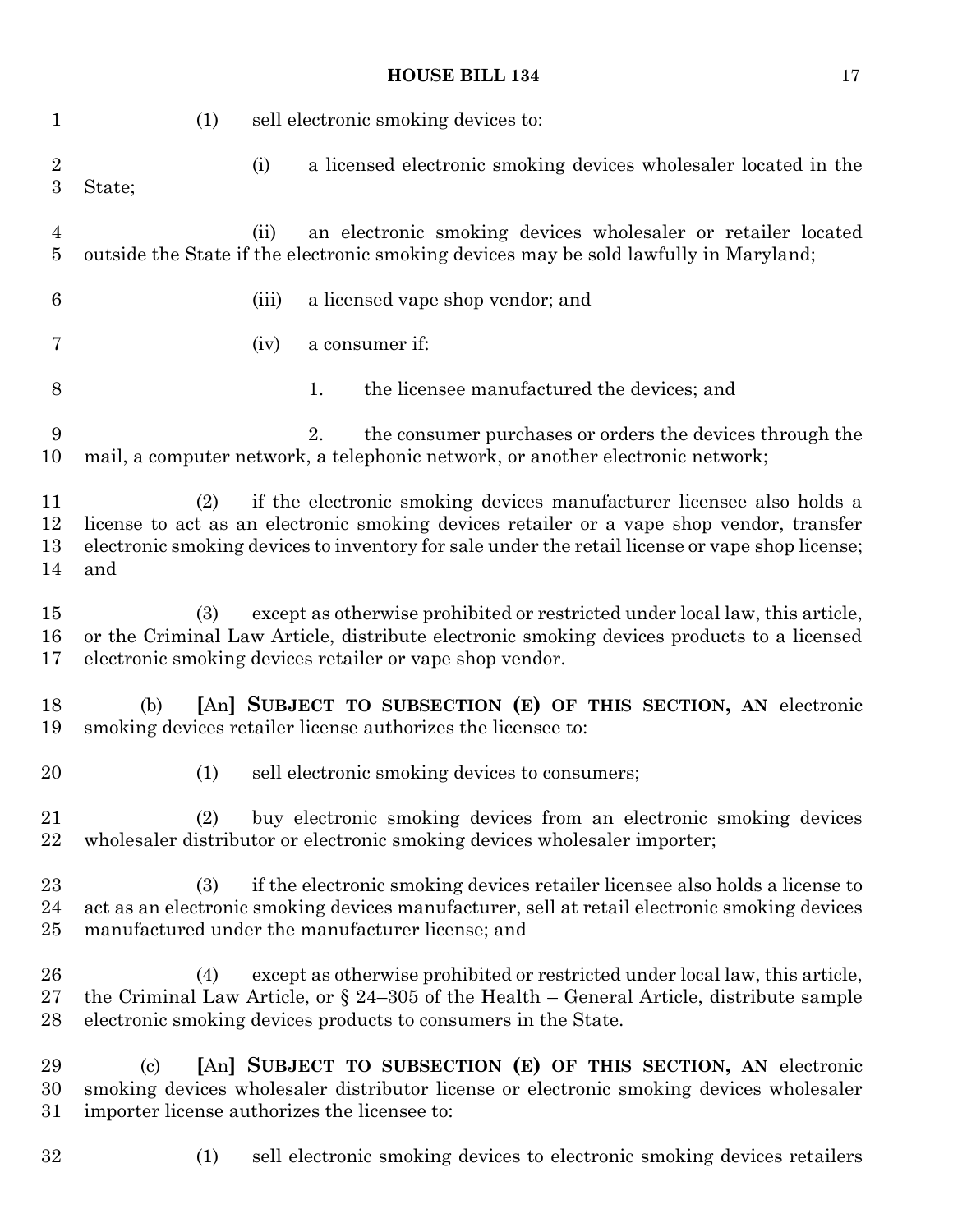and vape shop vendors;

 (2) buy electronic smoking devices directly from an electronic smoking devices manufacturer and an electronic smoking devices wholesaler distributor or electronic smoking devices wholesaler importer;

(3) hold electronic smoking devices; and

 (4) sell electronic smoking devices to another licensed electronic smoking devices wholesaler distributor or electronic smoking devices wholesaler importer.

 (d) **[**A**] SUBJECT TO SUBSECTION (E) OF THIS SECTION, A** vape shop vendor license authorizes the licensee to:

(1) sell electronic smoking devices as a vape shop vendor;

 (2) if the vape shop vendor licensee also holds a license to act as an electronic smoking devices manufacturer, sell at retail electronic smoking devices manufactured under the manufacturer license; and

 (3) buy electronic smoking devices from an electronic smoking devices manufacturer, an electronic smoking devices wholesaler distributor, or an electronic smoking devices wholesaler importer.

 **(E) (1) A LICENSE ISSUED UNDER THIS SUBTITLE DOES NOT AUTHORIZE THE LICENSEE TO MANUFACTURE, SHIP, IMPORT, OR SELL INTO OR WITHIN THE STATE A FLAVORED TOBACCO PRODUCT.**

 **(2) A PUBLIC STATEMENT THAT AN ELECTRONIC SMOKING DEVICE HAS OR PRODUCES A TASTE OR SMELL OTHER THAN TOBACCO IS PRESUMPTIVE EVIDENCE THAT THE ELECTRONIC SMOKING DEVICE IS A FLAVORED TOBACCO PRODUCT, IF THE STATEMENT IS MADE BY:**

 **(I) THE MANUFACTURER OF THE ELECTRONIC SMOKING DEVICE;**

# **(II) A PERSON AUTHORIZED BY THE MANUFACTURER TO MAKE PUBLIC STATEMENTS ABOUT THE ELECTRONIC SMOKING DEVICE;**

 **(III) A LICENSED RETAILER OR A PERSON AUTHORIZED BY THE RETAILER TO MAKE PUBLIC STATEMENTS ON THE RETAILER'S BEHALF;**

 **(IV) A LICENSED WHOLESALER OR A PERSON AUTHORIZED BY THE WHOLESALER TO MAKE PUBLIC STATEMENTS ON THE WHOLESALER'S BEHALF; OR**